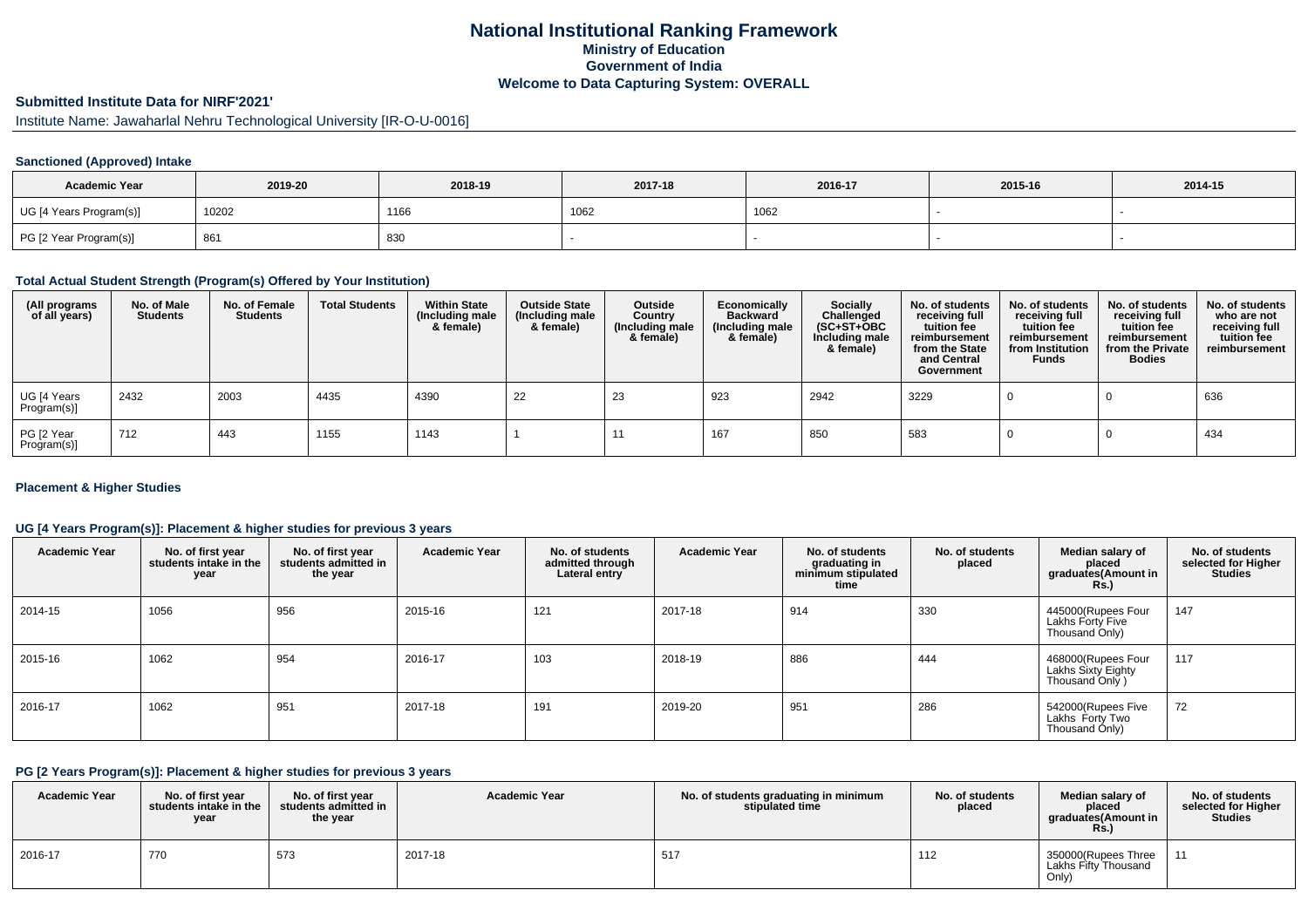| 2017-18 | 830 | 639 | 2018-19 | 474 | 139 | 356000(Rupees Three<br>Lakhs Fifty Six<br>Thousand Only) |  |
|---------|-----|-----|---------|-----|-----|----------------------------------------------------------|--|
| 2018-19 | 830 | 642 | 2019-20 | 555 | 11' | 386000(Rupees Three<br>Lakhs Eight Six<br>Thousand Only) |  |

#### **Ph.D Student Details**

| Ph.D (Student pursuing doctoral program till 2019-20 Students admitted in the academic year 2020-21 should not be entered here.) |                   |                                                            |         |  |  |  |
|----------------------------------------------------------------------------------------------------------------------------------|-------------------|------------------------------------------------------------|---------|--|--|--|
| <b>Total Students</b>                                                                                                            |                   |                                                            |         |  |  |  |
| Full Time<br>155                                                                                                                 |                   |                                                            |         |  |  |  |
| Part Time                                                                                                                        | 807               |                                                            |         |  |  |  |
|                                                                                                                                  |                   | No. of Ph.D students graduated (including Integrated Ph.D) |         |  |  |  |
|                                                                                                                                  | 2019-20           | 2018-19                                                    | 2017-18 |  |  |  |
| Full Time                                                                                                                        | 12                | 27                                                         |         |  |  |  |
| Part Time                                                                                                                        | 104<br>112<br>123 |                                                            |         |  |  |  |

## **Financial Resources: Utilised Amount for the Capital expenditure for previous 3 years**

| <b>Academic Year</b>                                                                            | 2019-20                                                                                          | 2018-19                                                                                              | 2017-18                                                                                 |
|-------------------------------------------------------------------------------------------------|--------------------------------------------------------------------------------------------------|------------------------------------------------------------------------------------------------------|-----------------------------------------------------------------------------------------|
|                                                                                                 | <b>Utilised Amount</b>                                                                           | <b>Utilised Amount</b>                                                                               | <b>Utilised Amount</b>                                                                  |
|                                                                                                 |                                                                                                  | Annual Capital Expenditure on Academic Activities and Resources (excluding expenditure on buildings) |                                                                                         |
| Library                                                                                         | 3414035 (Rupees Thirty Four Lakhs Fourteen Thousand Thirty<br>Five Only)                         | 2870145 (Rupees Twenty Eight Lakhs Seventy Thousand One<br>Hundred Forty Five Only)                  | 5475635 (Rupees Fifty Four Lahks Seventy Five Thousand Six<br>Hundred Thirty Five Only) |
| New Equipment for Laboratories                                                                  | 44266679 (Rupees Four Crore Forty Two Lakhs Sixty Six<br>Thousand Six Hundred Seventy Nine Only) | 17283311 (Rupees One Crore Seventy Two Lakhs Eighty<br>Three Thousand Three Hundred Eleven Only)     | 17380066 (Rupees One Crore Seventy Three Lakhs Eighty<br>Thousand Sixty Six Only)       |
| <b>Engineering Workshops</b>                                                                    | 350378 (Rupees Three Lakhs Fifty Thousand Three Hundred<br>Seventy Eight Only)                   | 402085 (Rupees Four Lakhs Two Thousand Eighty Five Only)                                             | 357930 (Rupees Three Lakhs Fifty Seven Thousand Nine<br>Hundred and Thirty Only)        |
| Other expenditure on creation of Capital Assets (excluding<br>expenditure on Land and Building) | 8315307 (Rupees Eighty Three Lakhs Fifteen Thousand Three<br>Hundred Seven Only)                 | 16397416 (Rupees One Crore Sixty Three Lakhs Ninety<br>Seven Thousand Four Hundred and Sixteen Only) | 2171129 (Rupees Twenty One Laksh Seventy One Thousand<br>One Hundred Twenty Nine Only)  |

### **Financial Resources: Utilised Amount for the Operational expenditure for previous 3 years**

| <b>Academic Year</b>                                                                                                                                                                            | 2019-20                                                                                              | 2018-19                                                                                             | 2017-18                                                                                               |  |  |  |  |  |  |
|-------------------------------------------------------------------------------------------------------------------------------------------------------------------------------------------------|------------------------------------------------------------------------------------------------------|-----------------------------------------------------------------------------------------------------|-------------------------------------------------------------------------------------------------------|--|--|--|--|--|--|
|                                                                                                                                                                                                 | <b>Utilised Amount</b>                                                                               | <b>Utilised Amount</b>                                                                              | <b>Utilised Amount</b>                                                                                |  |  |  |  |  |  |
|                                                                                                                                                                                                 | <b>Annual Operational Expenditure</b>                                                                |                                                                                                     |                                                                                                       |  |  |  |  |  |  |
| Salaries (Teaching and Non Teaching staff)                                                                                                                                                      | 422903561 (Rupees Forty Two Crore Twenty Nine Lakhs<br>Three Lakhs Five Hundred and Sixty One Only ) | 420632196 (Rupees Forty Two Crore Six Lakhs Thirty Two<br>Thousand One Hundred and Ninety Six Only) | 514991399 (Rupees Fifty One Crore Forty Nine Lakhs Ninety<br>One Thousand Three and Ninety Nine Only) |  |  |  |  |  |  |
| Maintenance of Academic Infrastructure or consumables and<br>other running expenditures (excluding maintenance of hostels<br>and allied services, rent of the building, depreciation cost, etc) | 44096686 (Rupees Four Crore Forty Lakhs Ninety Six<br>Thousand Six Hundred and Eighty Six Only)      | 33568201 (Rupees Three Crore Thirty Five Lakhs Sixty Eighty<br>Thousand Two Hundred and One Only )  | 4209968 (Rupees Four Crore Twenty Lakhs Ninety Nine<br>Thousand Six Hundred and Eighty Seven Only)    |  |  |  |  |  |  |
| Seminars/Conferences/Workshops                                                                                                                                                                  | 7514000 (Rupees Seventy Five Lakhs Fourteen Thousand<br>only)                                        | 2210860 (Rupees Twenty Two Lakhs Ten Thousand Eight<br>Hundred and Sixty Only)                      | 266804 (Rupees Two Lakhs Sixty Six Thousand Eight Hundred<br>and Four Only)                           |  |  |  |  |  |  |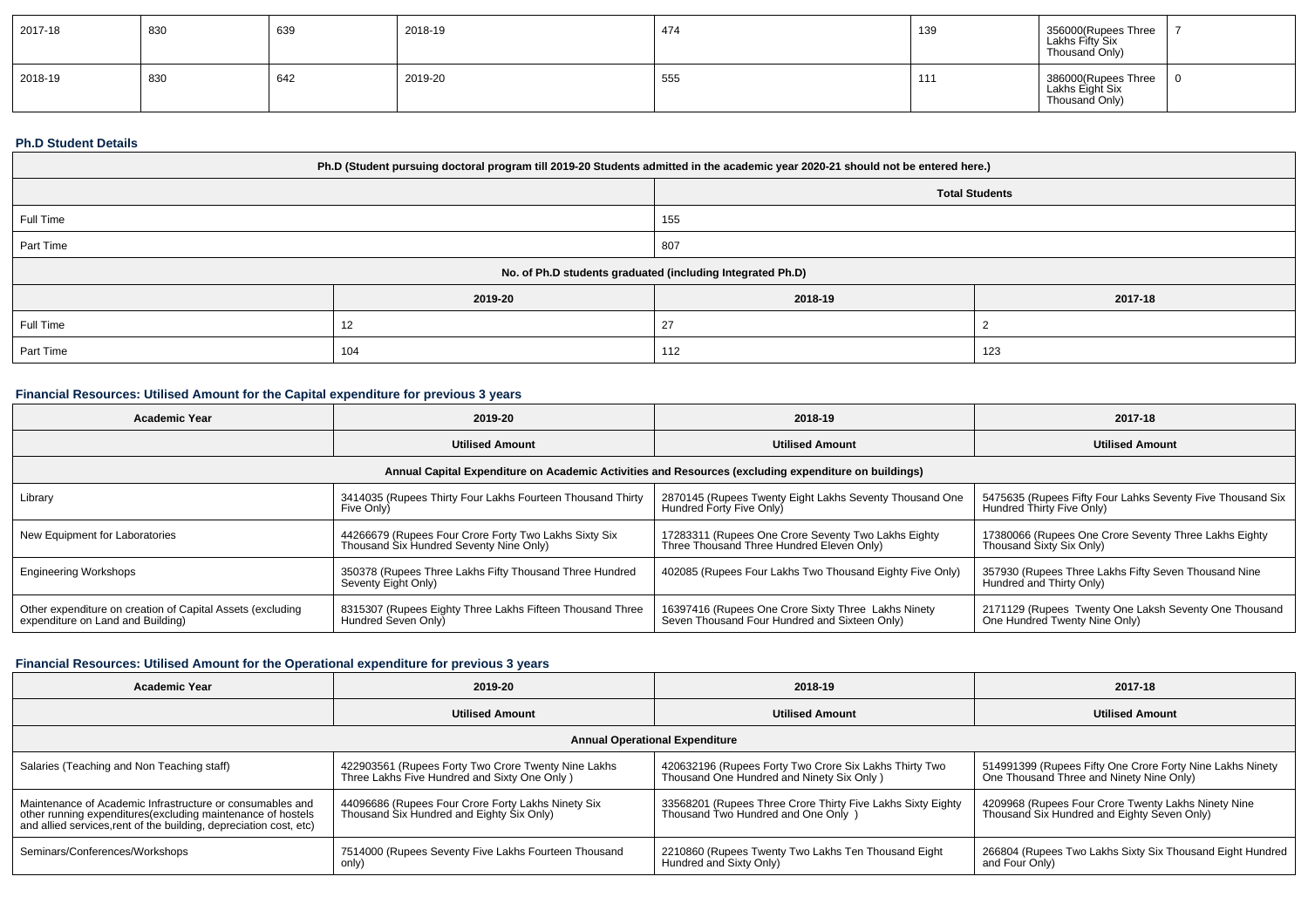| .                        |      |      |      |  |  |  |
|--------------------------|------|------|------|--|--|--|
| Calendar year            | 2019 | 2018 | 2017 |  |  |  |
| No. of Patents Published |      |      |      |  |  |  |
| No. of Patents Granted   |      |      |      |  |  |  |

## **Sponsored Research Details**

| <b>Financial Year</b>                    | 2019-20                                                                        | 2018-19                                                                        | 2017-18                                                |
|------------------------------------------|--------------------------------------------------------------------------------|--------------------------------------------------------------------------------|--------------------------------------------------------|
| Total no. of Sponsored Projects          |                                                                                |                                                                                |                                                        |
| Total no. of Funding Agencies            |                                                                                |                                                                                |                                                        |
| Total Amount Received (Amount in Rupees) | 2991656                                                                        | 6237750                                                                        | 13450000                                               |
| Amount Received in Words                 | Rupees Twenty Nine Lakhs Ninety One Thousand Six<br>Hundred and Fifty Six Only | Rupees Sixty Two Lakhs Thirty Seven Thousand Seven<br>  Hundred and Fifty Only | Rupees One Crore Thirty Four Lakhs Fifty Thousand Only |

## **Consultancy Project Details**

| <b>Financial Year</b>                    | 2019-20                                                                    | 2018-19                                                               | 2017-18                                                                  |
|------------------------------------------|----------------------------------------------------------------------------|-----------------------------------------------------------------------|--------------------------------------------------------------------------|
| Total no. of Consultancy Projects        |                                                                            |                                                                       | 18                                                                       |
| Total no. of Client Organizations        |                                                                            | 16                                                                    |                                                                          |
| Total Amount Received (Amount in Rupees) | 2087324                                                                    | 6145190                                                               | 477480                                                                   |
| Amount Received in Words                 | Rupees Twenty Lakhs Eighty Seven Thousand Three Hundred   Twenty Four Only | Rupees Sixty One Lakhs Forty Five Thousand One Hundred<br>Ninety Only | Rupees Four Lakhs Seventy Seven Thousand Four Hundred<br>and Eighty Only |

# **Executive Development Program/Management Development Programs**

| <b>Financial Year</b>                                                             | 2019-20  | 2018-19 | 2017-18 |
|-----------------------------------------------------------------------------------|----------|---------|---------|
| Total no. of Executive Development Programs/ Management<br>Development Programs   | $\Omega$ |         |         |
| Total no. of Participants                                                         |          |         |         |
| Total Annual Earnings (Amount in Rupees)(Excluding Lodging<br>& Boarding Charges) | l 0      |         |         |
| Total Annual Earnings in Words                                                    | Zero     | Zero    | Zero    |

# **PCS Facilities: Facilities of physically challenged students**

| 1. Do your institution buildings have Lifts/Ramps?                                                                                                        | Yes, more than 80% of the buildings |
|-----------------------------------------------------------------------------------------------------------------------------------------------------------|-------------------------------------|
| 2. Do your institution have provision for walking aids, includingwheelchairs and transportation from one building to another for<br>handicapped students? | Yes                                 |
| 3. Do your institution buildings have specially designed toilets for handicapped students?                                                                | Yes, more than 60% of the buildings |

#### **Accreditation**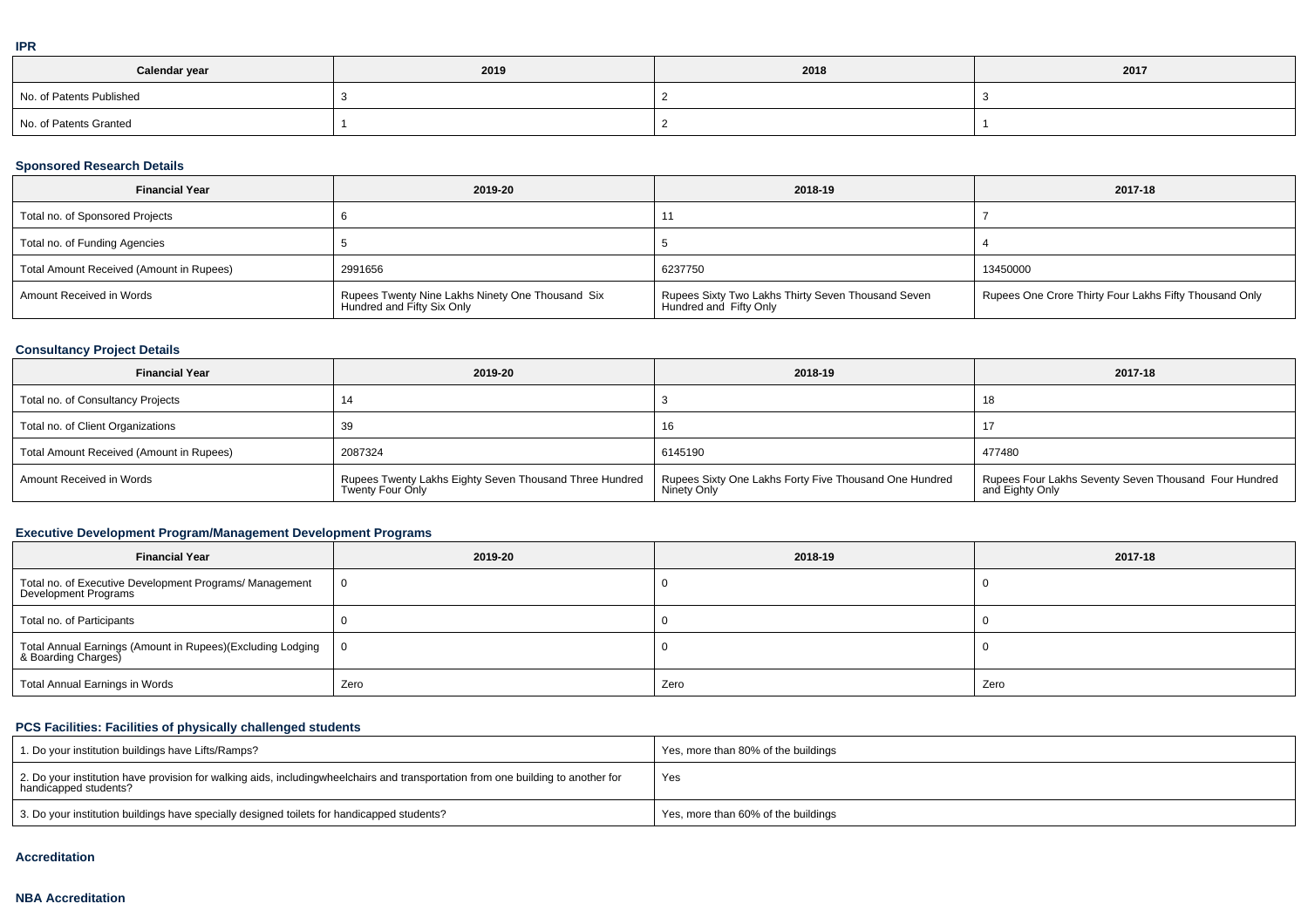| 1. Does your institute have a valid NBA Accreditation? |                                                                                            | <b>YES</b>                    |                             |  |  |  |
|--------------------------------------------------------|--------------------------------------------------------------------------------------------|-------------------------------|-----------------------------|--|--|--|
|                                                        | Total number of programs (whose two batches have passed out) in the institution/department | Number of programs accredited |                             |  |  |  |
|                                                        |                                                                                            |                               |                             |  |  |  |
| Name of the accredited program                         | Valid from                                                                                 | Valid upto                    | <b>Accreditation Status</b> |  |  |  |
| Civil                                                  | 29-03-2019                                                                                 | 30-06-2022                    | Accredited for 3 years      |  |  |  |
| Chemical                                               | 29-03-2019                                                                                 | 30-06-2022                    | Accredited for 3 years      |  |  |  |
|                                                        |                                                                                            |                               |                             |  |  |  |

#### **NAAC Accreditation**

expression of the contract of the contract of the contract of the contract of the contract of the contract of the contract of the contract of the contract of the contract of the contract of the contract of the contract of

# **Faculty Details**

| Srno           | Name                               | Age | Designation            | Gender | Qualification | Experience (In<br>Months) | <b>Is Associated</b><br><b>Last Year</b> | Currently<br>working with<br>institution? | <b>Joining Date</b> | <b>Leaving Date</b>      | <b>Association type</b> |
|----------------|------------------------------------|-----|------------------------|--------|---------------|---------------------------|------------------------------------------|-------------------------------------------|---------------------|--------------------------|-------------------------|
|                | Dr G Prasanthi                     | 49  | Professor              | Female | Ph.D          | 261                       | Yes                                      | Yes                                       | 31-10-1999          |                          | Regular                 |
| $\overline{2}$ | Dr M L S Deva<br>Kumar             | 48  | Professor              | Male   | Ph.D          | 272                       | Yes                                      | Yes                                       | 12-11-1999          | $\overline{\phantom{a}}$ | Regular                 |
| 3              | Sake Saraswathi                    | 31  | Assistant<br>Professor | Female | M.Tech        | 72                        | No                                       | Yes                                       | 16-10-2019          | $\overline{\phantom{a}}$ | Adhoc /<br>Contractual  |
| $\overline{4}$ | Y Nuzhat Afreen                    | 28  | Assistant<br>Professor | Female | M.Tech        | 48                        | Yes                                      | Yes                                       | 30-06-2016          | $\overline{\phantom{a}}$ | Adhoc /<br>Contractual  |
| 5              | A Naga Raju                        | 47  | Assistant<br>Professor | Male   | Ph.D          | 163                       | Yes                                      | Yes                                       | 03-09-2007          | $\sim$                   | Adhoc /<br>Contractual  |
| 6              | A RajaSekhar<br>Babu <sup>1</sup>  | 35  | Assistant<br>Professor | Male   | M.Tech        | 109                       | Yes                                      | Yes                                       | 16-01-2013          | $\sim$                   | Adhoc /<br>Contractual  |
| $\overline{7}$ | A Naresh                           | 33  | Assistant<br>Professor | Male   | M.Tech        | 105                       | Yes                                      | Yes                                       | 01-09-2011          | $\overline{\phantom{a}}$ | Adhoc /<br>Contractual  |
| 8              | Ahammed Syed<br>Zaheer             | 33  | Lecturer               | Male   | M.Tech        | 55                        | Yes                                      | Yes                                       | 27-07-2016          | $\sim$                   | Adhoc /<br>Contractual  |
| 9              | <b>B</b> Madhu Babu                | 33  | Assistant<br>Professor | Male   | M.Tech        | 126                       | Yes                                      | Yes                                       | 22-09-2012          | $\sim$                   | Adhoc /<br>Contractual  |
| 10             | <b>B</b> Beulah Shoba<br>Rani      | 52  | Assistant<br>Professor | Female | M.A           | 96                        | Yes                                      | Yes                                       | 05-07-2016          | $\overline{\phantom{a}}$ | Adhoc /<br>Contractual  |
| 11             | <b>B C Vengamuni</b>               | 33  | Assistant<br>Professor | Male   | M.Tech        | 44                        | Yes                                      | Yes                                       | 01-09-2017          | $\ddotsc$                | Adhoc /<br>Contractual  |
| 12             | <b>B Dileep Kumar</b><br>Reddy     | 28  | Assistant<br>Professor | Male   | M.Tech        | 36                        | Yes                                      | Yes                                       | 23-12-2019          | $\sim$                   | Adhoc/<br>Contractual   |
| 13             | <b>B</b> Jagadeesh                 | 30  | Assistant<br>Professor | Male   | M.Tech        | 70                        | Yes                                      | Yes                                       | 18-12-2014          | $\overline{\phantom{a}}$ | Adhoc /<br>Contractual  |
| 14             | <b>B Lakshmi</b><br>Niranjan Reddy | 28  | Assistant<br>Professor | Male   | M.Tech        | 59                        | Yes                                      | Yes                                       | 02-01-2017          | $\ddotsc$                | Adhoc /<br>Contractual  |
| 15             | B Muni Lavanya                     | 31  | Assistant<br>Professor | Female | Ph.D          | 97                        | Yes                                      | Yes                                       | 01-07-2013          | $\overline{\phantom{a}}$ | Adhoc /<br>Contractual  |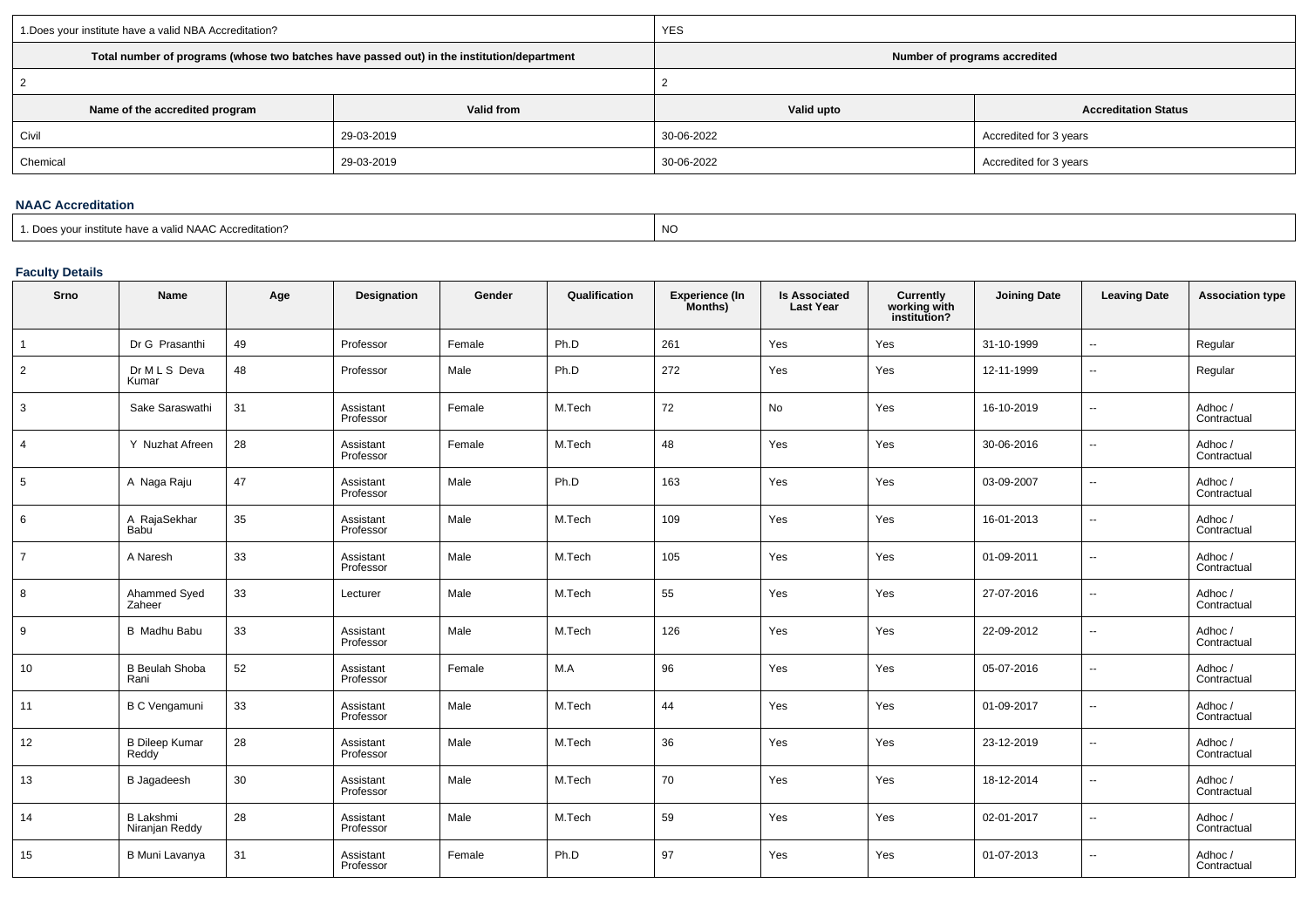| 16     | <b>B</b> Narasimha<br>Reddy             | 39 | Assistant<br>Professor | Male   | M.Tech        | 165 | Yes | Yes | 01-07-2013 | $\overline{\phantom{a}}$ | Adhoc /<br>Contractual |
|--------|-----------------------------------------|----|------------------------|--------|---------------|-----|-----|-----|------------|--------------------------|------------------------|
| 17     | <b>B Praveen Kumar</b>                  | 31 | Lecturer               | Male   | M.Tech        | 78  | Yes | Yes | 15-07-2015 | $\sim$                   | Adhoc /<br>Contractual |
| 18     | <b>B</b> Rajini                         | 29 | Lecturer               | Female | M.Tech        | 84  | Yes | Yes | 01-07-2017 | $\sim$                   | Adhoc /<br>Contractual |
| 19     | <b>B Siva Kumar</b>                     | 36 | Lecturer               | Male   | M.Sc(Phy)     | 105 | Yes | Yes | 01-10-2013 | $\overline{\phantom{a}}$ | Adhoc /<br>Contractual |
| 20     | B Sreenivasa<br>Kumar Reddy             | 42 | Assistant<br>Professor | Male   | M.Tech        | 201 | Yes | Yes | 07-07-2012 | $\sim$                   | Adhoc /<br>Contractual |
| 21     | <b>B</b> Syed Osman                     | 52 | Assistant<br>Professor | Male   | <b>B.Tech</b> | 250 | Yes | Yes | 25-09-1999 | $\overline{\phantom{a}}$ | Adhoc /<br>Contractual |
| 22     | <b>B</b> Triveni                        | 37 | Assistant<br>Professor | Female | Ph.D          | 109 | Yes | Yes | 18-08-2011 | $\sim$                   | Adhoc /<br>Contractual |
| 23     | <b>B</b> Vamsidhar<br>Reddy             | 31 | Assistant<br>Professor | Male   | M.Tech        | 86  | Yes | Yes | 18-07-2013 | $\sim$                   | Adhoc /<br>Contractual |
| 24     | <b>B</b> Venkata<br>Sowjanya            | 29 | Assistant<br>Professor | Female | M.Tech        | 60  | Yes | Yes | 25-06-2015 | $\sim$                   | Adhoc /<br>Contractual |
| 25     | <b>B</b> Yeswanth<br><b>Kumar Reddy</b> | 33 | Assistant<br>Professor | Male   | M.Tech        | 117 | Yes | Yes | 15-12-2010 | $\sim$                   | Adhoc /<br>Contractual |
| 26     | Badabagni<br>Pradeep Raju               | 30 | Assistant<br>Professor | Male   | M. Phil       | 96  | Yes | Yes | 29-06-2017 | $\overline{\phantom{a}}$ | Adhoc /<br>Contractual |
| 27     | Bodevenkata<br>Kavya Teja               | 29 | Lecturer               | Female | M.Tech        | 66  | Yes | Yes | 01-01-2016 | $\overline{\phantom{a}}$ | Adhoc /<br>Contractual |
| 28     | Bojja<br>Nagabhushana<br>Babu           | 33 | Lecturer               | Male   | M.Tech        | 88  | Yes | Yes | 18-09-2013 | $\overline{\phantom{a}}$ | Adhoc /<br>Contractual |
| 29     | <b>Budideti Sudheer</b><br>Kumar Reddy  | 29 | Lecturer               | Male   | M.Tech        | 54  | Yes | Yes | 01-07-2017 | $\ddotsc$                | Adhoc /<br>Contractual |
| 30     | C Rama<br>krishnaiah                    | 30 | Assistant<br>Professor | Male   | M.Tech        | 62  | Yes | Yes | 30-06-2016 | $\sim$                   | Adhoc /<br>Contractual |
| 31     | C Chandrasekhar<br>Reddy                | 32 | Assistant<br>Professor | Male   | M.Tech        | 90  | Yes | Yes | 01-07-2014 | $\ddotsc$                | Adhoc /<br>Contractual |
| 32     | C D J Sundar Paul                       | 50 | Assistant<br>Professor | Male   | M.A           | 240 | Yes | Yes | 07-12-2010 | $\sim$                   | Adhoc /<br>Contractual |
| 33     | C Prabhavathi                           | 35 | Assistant<br>Professor | Female | M.Tech        | 96  | Yes | Yes | 27-06-2016 | $\sim$                   | Adhoc /<br>Contractual |
| 34     | C Prasanth Sai                          | 30 | Assistant<br>Professor | Male   | M.Tech        | 61  | Yes | No  | 25-06-2014 | 30-08-2019               | Adhoc /<br>Contractual |
| 35     | C Sivananda<br>Reddy                    | 33 | Assistant<br>Professor | Male   | Ph.D          | 116 | Yes | Yes | 25-01-2011 | $\overline{\phantom{a}}$ | Adhoc /<br>Contractual |
| 36     | C Sunil                                 | 28 | Lecturer               | Male   | M.Tech        | 67  | Yes | Yes | 27-06-2016 | $\overline{\phantom{a}}$ | Adhoc /<br>Contractual |
| 37     | Chindukurimanees<br>ha                  | 26 | Assistant<br>Professor | Female | M.Tech        | 8   | Yes | Yes | 09-12-2019 | $\sim$                   | Adhoc /<br>Contractual |
| $38\,$ | D Jyothi                                | 39 | Assistant<br>Professor | Female | M.Tech        | 108 | Yes | Yes | 02-01-2012 | $\overline{\phantom{a}}$ | Adhoc /<br>Contractual |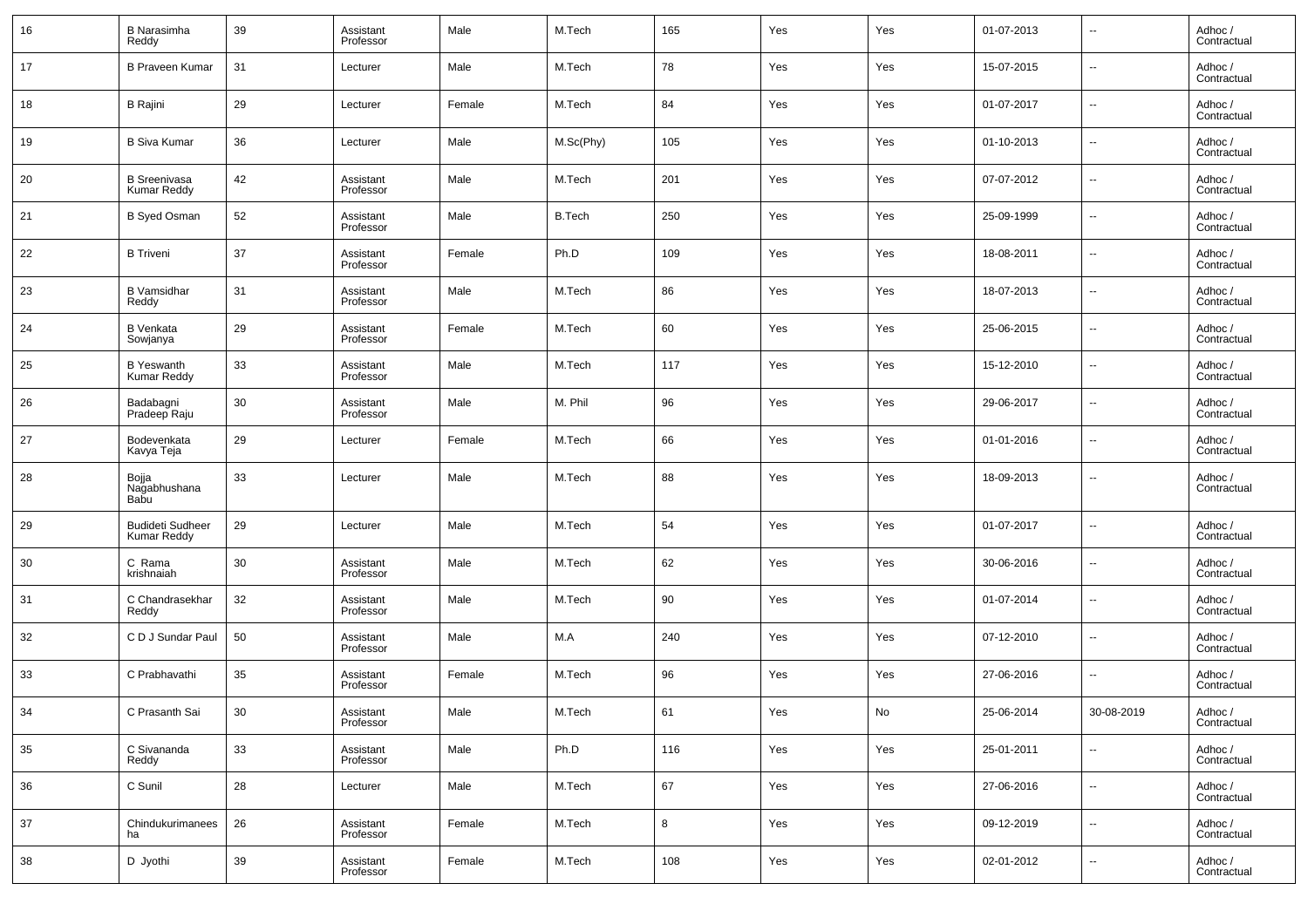| 39 | D Sasidhar Reddy            | 36 | Assistant<br>Professor | Male   | M.Tech | 99  | Yes | Yes | 19-07-2012 | --                       | Adhoc /<br>Contractual |
|----|-----------------------------|----|------------------------|--------|--------|-----|-----|-----|------------|--------------------------|------------------------|
| 40 | D Babu Reddy                | 38 | Assistant<br>Professor | Male   | Ph.D   | 102 | No  | Yes | 01-08-2017 | --                       | Adhoc /<br>Contractual |
| 41 | D Kalyani                   | 26 | Assistant<br>Professor | Female | M.Tech | 25  | No  | Yes | 02-07-2018 | ш,                       | Adhoc /<br>Contractual |
| 42 | D Lokeshwar<br>Reddy        | 35 | Assistant<br>Professor | Male   | Ph.D   | 128 | Yes | Yes | 01-02-2010 | ш,                       | Adhoc /<br>Contractual |
| 43 | D Madhuri                   | 27 | Assistant<br>Professor | Female | M.Tech | 34  | No  | Yes | 01-09-2017 | ш,                       | Adhoc /<br>Contractual |
| 44 | D Mahendra<br>Reddy         | 38 | Assistant<br>Professor | Male   | M.Tech | 108 | Yes | Yes | 04-07-2013 | --                       | Adhoc /<br>Contractual |
| 45 | D Pavan Kumar               | 37 | Assistant<br>Professor | Male   | M.Tech | 192 | Yes | Yes | 01-12-2009 | ш,                       | Adhoc /<br>Contractual |
| 46 | D Raghunath<br>Kumar Babu   | 36 | Assistant<br>Professor | Male   | M.Tech | 114 | No  | Yes | 06-07-2017 | --                       | Adhoc /<br>Contractual |
| 47 | D Raja Kullayappa           | 27 | Assistant<br>Professor | Male   | M.Tech | 44  | Yes | Yes | 22-09-2016 | ш,                       | Adhoc /<br>Contractual |
| 48 | Dr E Arunakanthi            | 45 | Professor              | Female | Ph.D   | 238 | Yes | Yes | 16-11-2000 | ш,                       | Regular                |
| 49 | Dr R Bhavani                | 44 | Professor              | Female | Ph.D   | 238 | Yes | Yes | 16-11-2000 | $\sim$                   | Regular                |
| 50 | Dr A Ananda Rao             | 54 | Professor              | Male   | Ph.D   | 369 | Yes | Yes | 29-10-1992 | н.                       | Regular                |
| 51 | Dr A Damodara<br>Reddy      | 38 | Assistant<br>Professor | Male   | Ph.D   | 178 | Yes | Yes | 04-02-2011 | --                       | Regular                |
| 52 | Dr A P Siva Kumar           | 41 | Assistant<br>Professor | Male   | Ph.D   | 232 | Yes | Yes | 12-12-2006 | --                       | Regular                |
| 53 | Dr A Saila Kumari           | 46 | Assistant<br>Professor | Female | Ph.D   | 113 | Yes | Yes | 04-02-2011 | --                       | Regular                |
| 54 | Dr A Suresh Babu            | 41 | Professor              | Male   | Ph.D   | 244 | Yes | Yes | 10-11-2006 | --                       | Regular                |
| 55 | Dr A Swaroopa<br>Rani       | 45 | Associate<br>Professor | Female | Ph.D   | 167 | Yes | Yes | 30-11-2006 | --                       | Regular                |
| 56 | Dr B Dilip Kumar            | 39 | Assistant<br>Professor | Male   | Ph.D   | 192 | Yes | Yes | 14-12-2006 | --                       | Regular                |
| 57 | Dr B Omprakash              | 38 | Assistant<br>Professor | Male   | Ph.D   | 131 | Yes | Yes | 11-02-2011 | --                       | Regular                |
| 58 | Dr B Chandra<br>Mohan Reddy | 51 | Associate<br>Professor | Male   | Ph.D   | 368 | Yes | Yes | 09-11-2006 | $\overline{a}$           | Regular                |
| 59 | Dr B Durga<br>Prasad        | 54 | Professor              | Male   | Ph.D   | 382 | Yes | Yes | 16-11-2006 | --                       | Regular                |
| 60 | Dr B Eswara<br>Reddy        | 48 | Professor              | Male   | Ph.D   | 285 | Yes | Yes | 26-10-1999 | $\sim$                   | Regular                |
| 61 | Dr B Joji Reddy             | 58 | Assistant<br>Professor | Male   | MP.Ed. | 166 | Yes | Yes | 09-11-2006 | $\sim$                   | Regular                |
| 62 | Dr B Lalitha                | 38 | Assistant<br>Professor | Female | Ph.D   | 186 | Yes | Yes | 07-11-2006 | $\overline{\phantom{a}}$ | Regular                |
| 63 | Dr C Sashidhar              | 48 | Professor              | Male   | Ph.D   | 250 | Yes | Yes | 22-10-1999 | $\sim$                   | Regular                |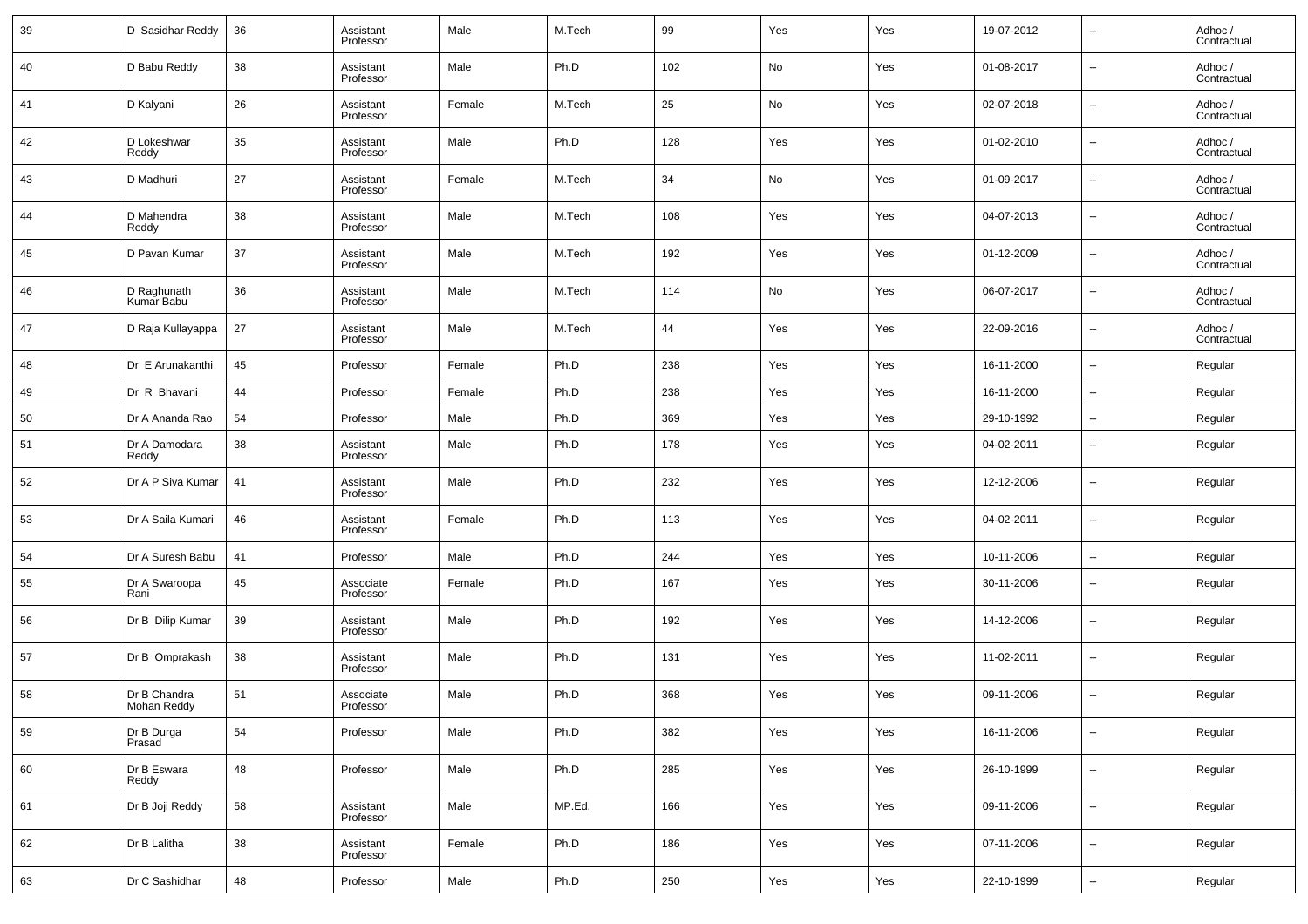| 64 | Dr C Shoba Bindu             | 44 | Professor                                           | Female | Ph.D | 280 | Yes | Yes | 31-05-2003 | $\ddotsc$                | Regular                |
|----|------------------------------|----|-----------------------------------------------------|--------|------|-----|-----|-----|------------|--------------------------|------------------------|
| 65 | Dr C Subhas                  | 59 | Professor                                           | Male   | Ph.D | 430 | Yes | Yes | 03-01-2019 | $\sim$                   | Regular                |
| 66 | Dr D Subba Rao               | 62 | Professor                                           | Male   | Ph.D | 334 | Yes | No  | 30-10-1992 | 31-12-2019               | Regular                |
| 67 | Dr D Jagan Mohan             | 53 | Assistant<br>Professor                              | Male   | Ph.D | 252 | Yes | Yes | 03-03-1999 | $\ddotsc$                | Adhoc /<br>Contractual |
| 68 | Dr D Neeraja                 | 44 | Professor                                           | Female | Ph.D | 234 | Yes | Yes | 08-01-2019 | $\overline{\phantom{a}}$ | Regular                |
| 69 | Dr D R Srinivasan            | 50 | Assistant<br>Professor                              | Male   | Ph.D | 335 | No  | No  | 17-08-2017 | 03-12-2020               | Regular                |
| 70 | Dr D Vishnu<br>Vardhan       | 42 | Assistant<br>Professor                              | Male   | Ph.D | 226 | Yes | Yes | 07-11-2006 | $\sim$                   | Regular                |
| 71 | Dr D Zarena                  | 39 | Assistant<br>Professor                              | Female | Ph.D | 118 | Yes | Yes | 11-02-2011 | $\sim$                   | Regular                |
| 72 | Dr E Keshava<br>Reddy        | 48 | Professor                                           | Male   | Ph.D | 164 | Yes | Yes | 16-11-2006 | $\sim$                   | Regular                |
| 73 | Dr G Mamatha                 | 42 | Assistant<br>Professor                              | Female | Ph.D | 114 | Yes | Yes | 03-02-2011 | $\sim$                   | Regular                |
| 74 | Dr G Murali                  | 39 | Assistant<br>Professor                              | Male   | Ph.D | 193 | Yes | Yes | 07-02-2011 | $\sim$                   | Regular                |
| 75 | Dr G Ranga<br>Janardhana     | 56 | Professor                                           | Male   | Ph.D | 333 | Yes | Yes | 03-09-2016 | $\sim$                   | Regular                |
| 76 | Dr G Sankar<br>Sekhar Raju   | 58 | Dean / Principal /<br>Director / Vice<br>Chancellor | Male   | Ph.D | 381 | Yes | Yes | 23-11-2006 | $\overline{\phantom{a}}$ | Regular                |
| 77 | Dr G V Nagesh<br>Kumar       | 43 | Professor                                           | Male   | Ph.D | 228 | Yes | Yes | 01-01-2019 | $\sim$                   | Regular                |
| 78 | Dr G V Subba<br>Reddy        | 51 | Professor                                           | Male   | Ph.D | 285 | Yes | Yes | 10-11-2006 | $\sim$                   | Regular                |
| 79 | Dr H Sudarsana<br>Rao        | 58 | Professor                                           | Male   | Ph.D | 421 | Yes | Yes | 09-07-1985 | $\sim$                   | Regular                |
| 80 | Dr J Sreenivasulu            | 35 | Assistant<br>Professor                              | Male   | Ph.D | 127 | Yes | Yes | 03-02-2011 | ц,                       | Regular                |
| 81 | Dr K<br>Hemachandra<br>Reddy | 54 | Professor                                           | Male   | Ph.D | 358 | Yes | Yes | 02-07-2003 | $\ddotsc$                | Regular                |
| 82 | Dr K Kalyani<br>Radha        | 41 | Assistant<br>Professor                              | Female | Ph.D | 166 | Yes | Yes | 04-02-2011 | $\ddotsc$                | Regular                |
| 83 | Dr K Prahlada<br>Rao         | 60 | Professor                                           | Male   | Ph.D | 417 | Yes | Yes | 23-10-1985 | $\ddotsc$                | Regular                |
| 84 | Dr K Aparna                  | 41 | Assistant<br>Professor                              | Female | Ph.D | 206 | Yes | Yes | 01-09-2017 | $\ddotsc$                | Regular                |
| 85 | Dr K Aruna                   | 50 | Assistant<br>Professor                              | Female | Ph.D | 165 | Yes | Yes | 28-02-2011 | $\ddotsc$                | Regular                |
| 86 | Dr K B Chandra<br>Sekhar     | 55 | Professor                                           | Male   | Ph.D | 352 | Yes | Yes | 01-10-1991 | $\ddotsc$                | Regular                |
| 87 | Dr K F Bharati               | 55 | Assistant<br>Professor                              | Female | Ph.D | 193 | Yes | Yes | 15-11-2006 | $\overline{\phantom{a}}$ | Regular                |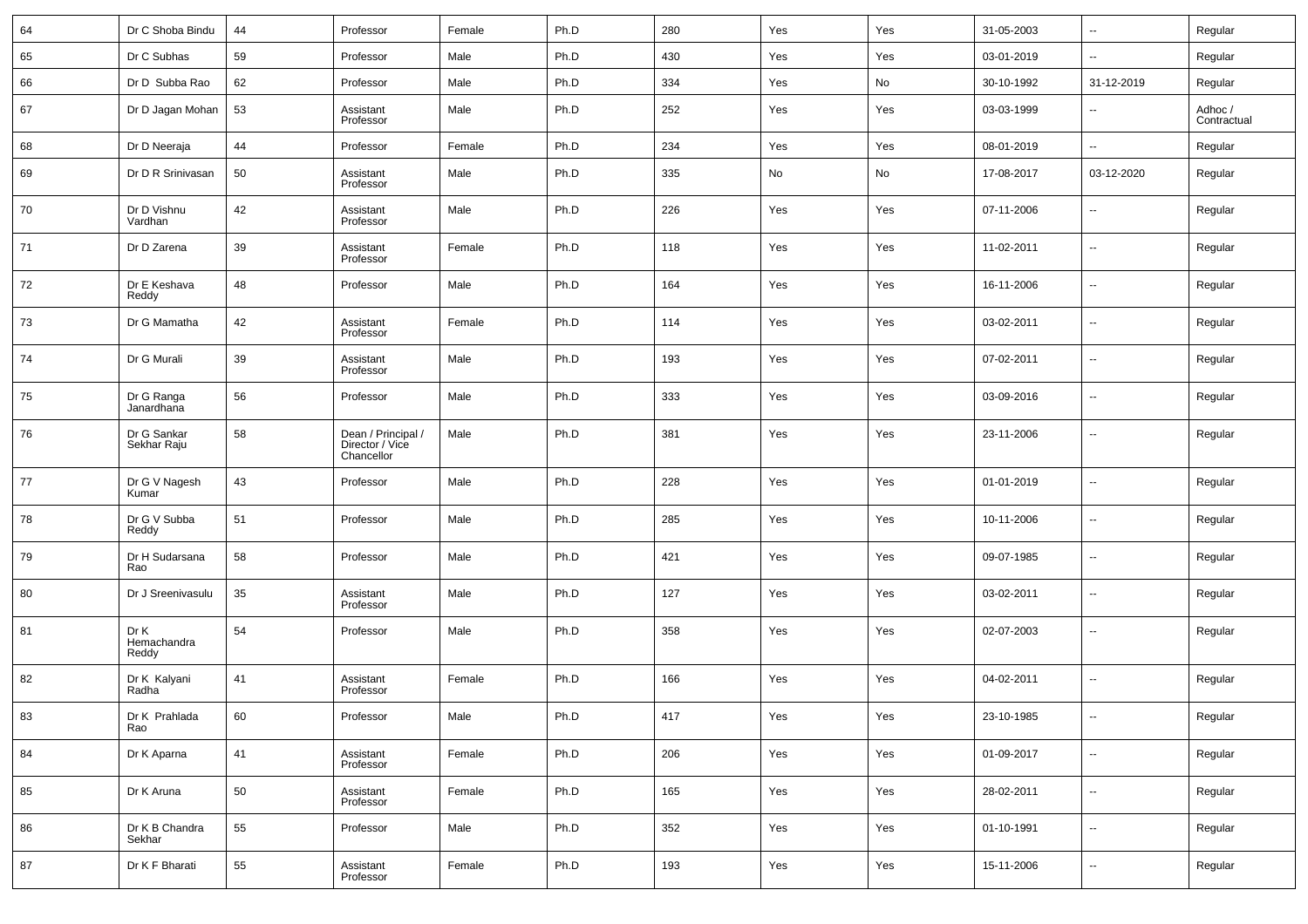| 88  | Dr K Govinda<br>Rajulu         | 60     | Professor              | Male   | Ph.D | 421 | Yes | Yes | 15-06-1985 | --                       | Regular                |
|-----|--------------------------------|--------|------------------------|--------|------|-----|-----|-----|------------|--------------------------|------------------------|
| 89  | Dr K Jayalakshmi               | 41     | Associate<br>Professor | Female | Ph.D | 163 | Yes | Yes | 09-12-2006 | н.                       | Regular                |
| 90  | Dr K Jithendra<br>Gowd         | 40     | Assistant<br>Professor | Female | Ph.D | 115 | Yes | Yes | 03-02-2011 | $\sim$                   | Regular                |
| 91  | Dr K Madhavi                   | 49     | Associate<br>Professor | Female | Ph.D | 250 | Yes | Yes | 10-11-2006 | $\sim$                   | Regular                |
| 92  | Dr K Rama Naidu                | 59     | Professor              | Male   | Ph.D | 442 | Yes | Yes | 26-11-1992 | $\overline{\phantom{a}}$ | Regular                |
| 93  | Dr K Sesha<br>Maheswaramma     | 41     | Assistant<br>Professor | Female | Ph.D | 213 | Yes | Yes | 09-11-2006 | --                       | Regular                |
| 94  | Dr K Thyagarajan               | 52     | Professor              | Male   | Ph.D | 273 | Yes | Yes | 10-11-2006 | н.                       | Regular                |
| 95  | Dr Lt S Sharada                | 42     | Assistant<br>Professor | Female | Ph.D | 206 | Yes | Yes | 21-06-2003 | $\overline{\phantom{a}}$ | Regular                |
| 96  | Dr M<br>Ramasekhara<br>Reddy   | 43     | Assistant<br>Professor | Male   | Ph.D | 115 | Yes | Yes | 03-02-2011 | --                       | Regular                |
| 97  | Dr M Ankarao                   | 36     | Assistant<br>Professor | Male   | Ph.D | 115 | Yes | Yes | 11-02-2011 | --                       | Regular                |
| 98  | Dr M Changal<br>Raju           | 46     | Professor              | Male   | Ph.D | 264 | Yes | Yes | 01-01-2019 | н.                       | Regular                |
| 99  | Dr M N Giri<br>Prasad          | 60     | Professor              | Male   | Ph.D | 407 | Yes | Yes | 04-10-2000 | н.                       | Regular                |
| 100 | Dr M Sambaiah                  | 42     | Assistant<br>Professor | Male   | Ph.D | 141 | Yes | Yes | 07-02-2011 | --                       | Regular                |
| 101 | Dr M<br>Suryanarayana<br>Reddy | 42     | Assistant<br>Professor | Male   | Ph.D | 261 | Yes | Yes | 11-08-2006 | --                       | Regular                |
| 102 | Dr M<br>Venkateswara<br>Rao    | 43     | Professor              | Male   | Ph.D | 240 | Yes | Yes | 01-01-2019 | --                       | Regular                |
| 103 | Dr M Vijaya Kumar              | 54     | Professor              | Male   | Ph.D | 333 | Yes | Yes | 19-10-1992 | $\overline{\phantom{a}}$ | Regular                |
| 104 | Dr M Yohan                     | 60     | Professor              | Male   | Ph.D | 355 | Yes | Yes | 19-12-1990 | $\overline{\phantom{a}}$ | Regular                |
| 105 | Dr N Saritha                   | 39     | Assistant<br>Professor | Female | Ph.D | 150 | Yes | Yes | 08-07-2015 | --                       | Regular                |
| 106 | Dr N Devanna                   | 52     | Professor              | Male   | Ph.D | 312 | Yes | Yes | 14-09-1994 | н.                       | Regular                |
| 107 | Dr N Visali                    | 47     | Professor              | Female | Ph.D | 275 | No  | No  | 17-08-2017 | 03-12-2020               | Regular                |
| 108 | Dr N Zafrunnisha               | 42     | Assistant<br>Professor | Female | Ph.D | 120 | Yes | Yes | 14-02-2011 | н.                       | Regular                |
| 109 | Dr P Dinesh<br>Sankar Reddy    | 40     | Professor              | Male   | Ph.D | 206 | Yes | Yes | 18-06-2003 | $\sim$                   | Regular                |
| 110 | Dr P Bharat<br>Kumar           | 34     | Assistant<br>Professor | Male   | Ph.D | 142 | Yes | Yes | 17-09-2008 | $\overline{\phantom{a}}$ | Adhoc /<br>Contractual |
| 111 | Dr P Chenna<br>Reddy           | $47\,$ | Professor              | Male   | Ph.D | 302 | Yes | Yes | 12-10-2000 | $\overline{\phantom{a}}$ | Regular                |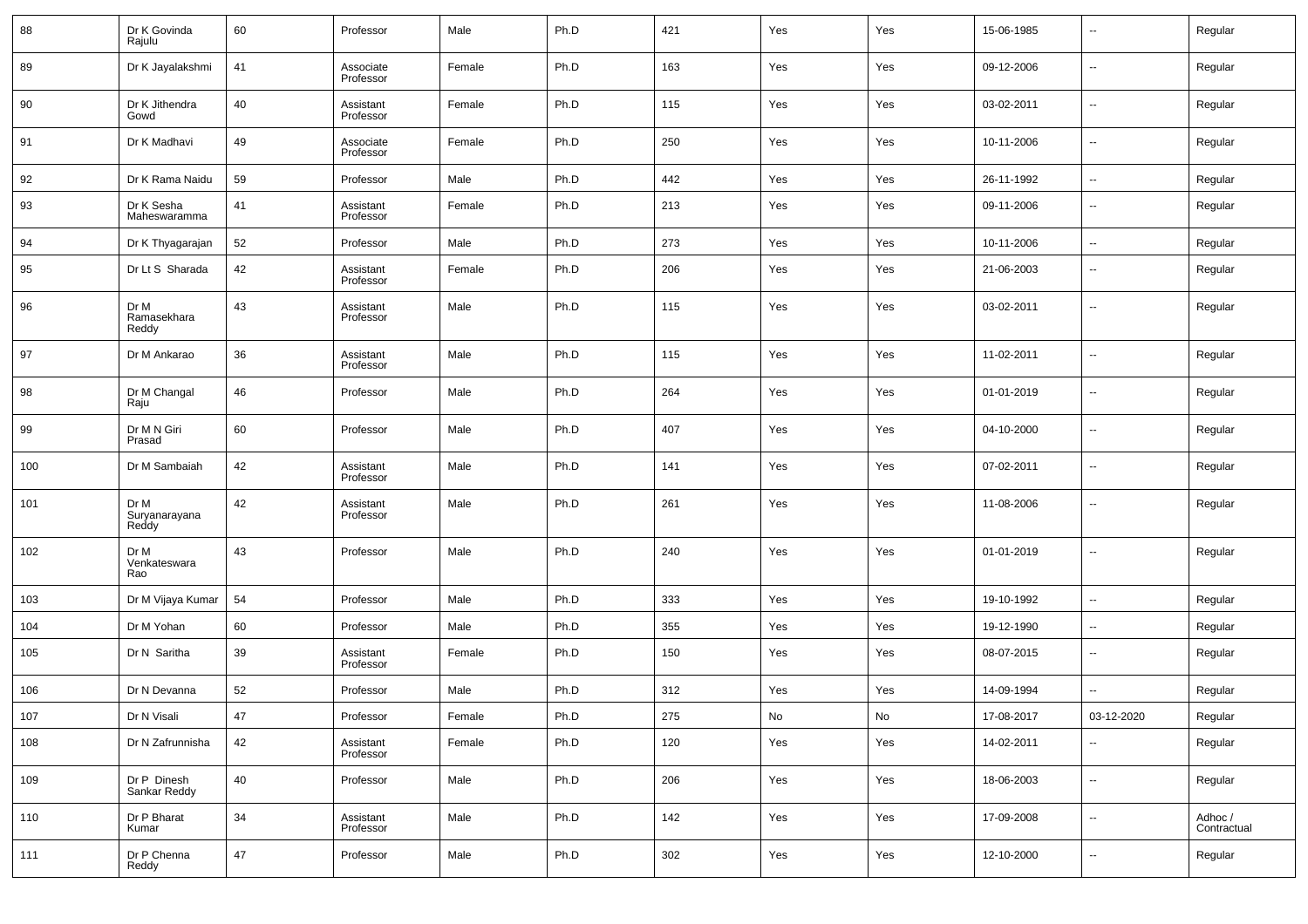| 112 | Dr P R Bhanu<br>Murthy       | 58 | Professor              | Male   | Ph.D   | 370 | Yes | Yes | 23-10-1989 | $\overline{\phantom{a}}$ | Regular                |
|-----|------------------------------|----|------------------------|--------|--------|-----|-----|-----|------------|--------------------------|------------------------|
| 113 | Dr P Radhika Raju            | 42 | Assistant<br>Professor | Female | Ph.D   | 264 | Yes | Yes | 01-07-2005 | $\overline{\phantom{a}}$ | Adhoc /<br>Contractual |
| 114 | Dr P Ramana<br>Reddy         | 50 | Professor              | Male   | Ph.D   | 298 | Yes | Yes | 06-06-2004 | $\overline{\phantom{a}}$ | Regular                |
| 115 | Dr P Sujatha                 | 48 | Professor              | Female | M.Tech | 206 | Yes | Yes | 31-05-2003 | $\overline{\phantom{a}}$ | Regular                |
| 116 | Dr Palacharla<br>Ramakrishna | 71 | Professor              | Male   | M.Tech | 612 | No  | Yes | 04-01-2018 | $\overline{\phantom{a}}$ | Visiting               |
| 117 | Dr R Bhuvana<br>Vijaya       | 53 | Professor              | Female | Ph.D   | 164 | Yes | Yes | 11-07-2006 | $\overline{\phantom{a}}$ | Regular                |
| 118 | Dr R Kiranmayi               | 49 | Professor              | Female | Ph.D   | 248 | Yes | Yes | 22-11-1999 | $\overline{\phantom{a}}$ | Regular                |
| 119 | Dr R Manjula                 | 51 | Assistant<br>Professor | Female | Ph.D   | 113 | Yes | Yes | 07-02-2011 | --                       | Regular                |
| 120 | Dr R Padma<br>Suvarna        | 48 | Professor              | Female | Ph.D   | 262 | Yes | Yes | 04-02-2011 | $\overline{\phantom{a}}$ | Regular                |
| 121 | Dr R Raja Sekhar             | 42 | Associate<br>Professor | Male   | M.Tech | 262 | Yes | Yes | 16-11-2006 | --                       | Regular                |
| 122 | Dr R Ramana<br>Reddy         | 45 | Professor              | Male   | Ph.D   | 228 | Yes | Yes | 28-02-2019 | $\overline{\phantom{a}}$ | Regular                |
| 123 | Dr R Yuva<br>Sravana         | 33 | Assistant<br>Professor | Male   | Ph.D   | 38  | Yes | Yes | 09-09-2019 | --                       | Adhoc /<br>Contractual |
| 124 | Dr S Aruna<br>Mastani        | 46 | Assistant<br>Professor | Female | Ph.D   | 226 | Yes | Yes | 03-02-2011 | --                       | Regular                |
| 125 | Dr S Chandra<br>Mohan Reddy  | 42 | Associate<br>Professor | Male   | Ph.D   | 210 | Yes | Yes | 16-12-2006 | $\sim$                   | Regular                |
| 126 | Dr S Jessica<br>Saritha      | 47 | Assistant<br>Professor | Female | Ph.D   | 182 | Yes | Yes | 08-02-2011 | $\overline{\phantom{a}}$ | Regular                |
| 127 | Dr S Krishnaiah              | 55 | Professor              | Male   | Ph.D   | 311 | Yes | Yes | 21-09-1994 | --                       | Regular                |
| 128 | Dr S V<br>Satyanarayana      | 52 | Professor              | Male   | Ph.D   | 311 | Yes | Yes | 15-09-1994 | $\overline{\phantom{a}}$ | Regular                |
| 129 | Dr S Vasundra                | 44 | Professor              | Female | Ph.D   | 262 | Yes | Yes | 28-10-1999 | --                       | Regular                |
| 130 | Dr Shaik Naseera             | 45 | Professor              | Female | Ph.D   | 294 | Yes | Yes | 08-01-2019 | --                       | Regular                |
| 131 | Dr Shaik Taj<br>Mahaboob     | 39 | Assistant<br>Professor | Female | Ph.D   | 225 | Yes | Yes | 14-02-2011 | --                       | Regular                |
| 132 | Dr T Bala<br>Narasaiah       | 45 | Professor              | Male   | Ph.D   | 262 | Yes | Yes | 09-11-2006 | $\overline{\phantom{a}}$ | Regular                |
| 133 | Dr T Narayana<br>Reddy       | 44 | Associate<br>Professor | Male   | Ph.D   | 166 | Yes | Yes | 08-11-2006 | $\overline{\phantom{a}}$ | Regular                |
| 134 | Dr T Noorjahan<br>Begum      | 34 | Assistant<br>Professor | Female | Ph.D   | 68  | Yes | Yes | 03-11-2014 | ۰.                       | Adhoc /<br>Contractual |
| 135 | Dr T Ramesh<br>Babu          | 39 | Assistant<br>Professor | Male   | Ph.D   | 158 | No  | Yes | 17-06-2019 | $\overline{\phantom{a}}$ | Adhoc /<br>Contractual |
| 136 | Dr V B Chithra               | 47 | Professor              | Female | Ph.D   | 284 | Yes | Yes | 14-02-2011 | $\overline{\phantom{a}}$ | Regular                |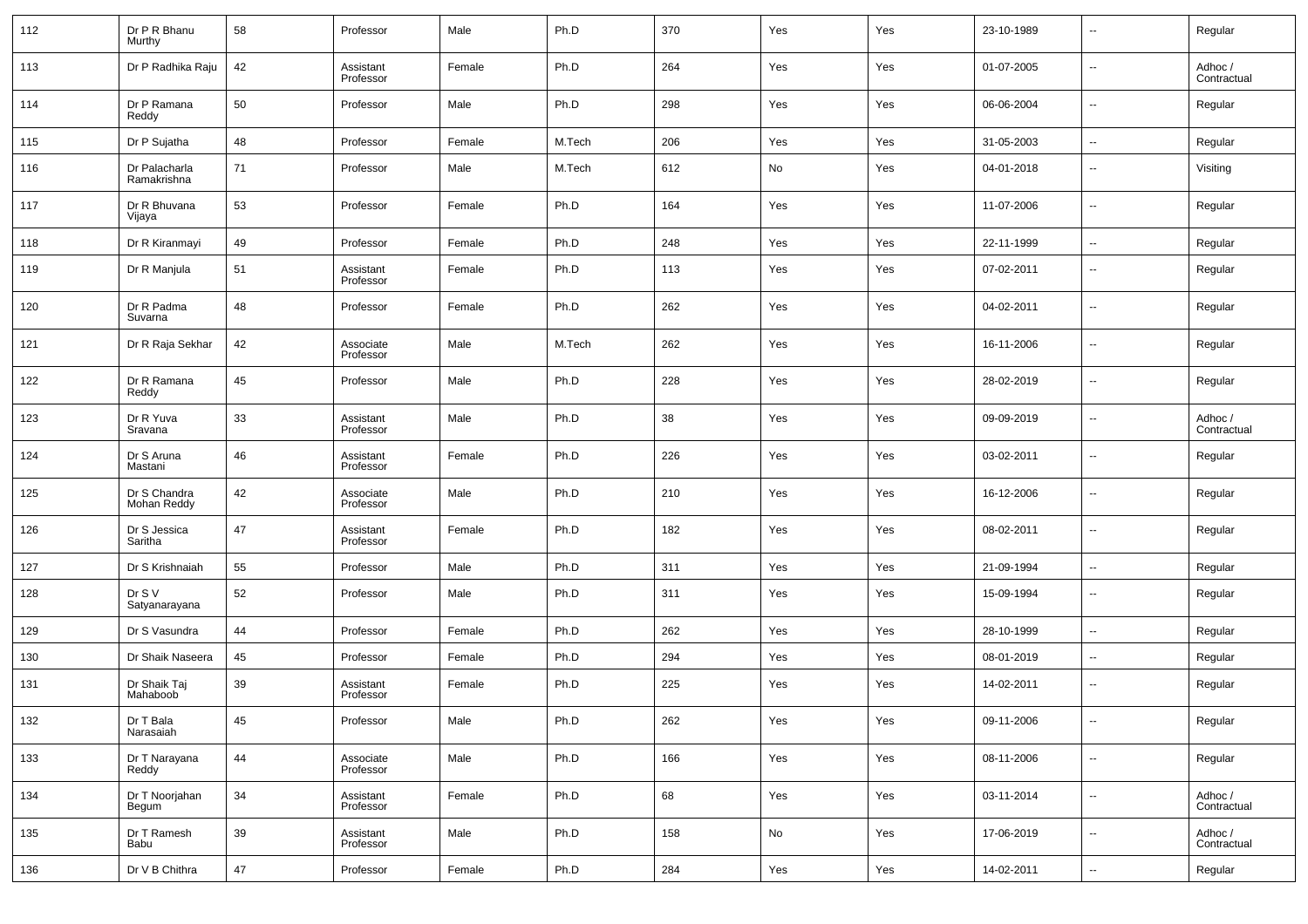| 137 | Dr V Bhaskar<br>Desai      | 61 | Professor              | Male   | Ph.D    | 422    | Yes | No  | 19-06-1985 | 30-11-2020               | Regular                |
|-----|----------------------------|----|------------------------|--------|---------|--------|-----|-----|------------|--------------------------|------------------------|
| 138 | Dr V Ganesh                | 46 | Professor              | Male   | Ph.D    | 237    | Yes | Yes | 10-11-2006 | $\overline{\phantom{a}}$ | Regular                |
| 139 | Dr V Naga Prasad<br>Naidu  | 47 | Professor              | Male   | Ph.D    | 276    | Yes | Yes | 01-01-2019 | $\overline{\phantom{a}}$ | Regular                |
| 140 | Dr V Sankar                | 62 | Professor              | Male   | Ph.D    | 456    | Yes | No  | 30-07-1982 | 29-02-2020               | Regular                |
| 141 | Dr V Sumalatha             | 49 | Professor              | Female | Ph.D    | 236    | Yes | Yes | 23-11-2000 | $\overline{\phantom{a}}$ | Regular                |
| 142 | Dr V Venugopal<br>Reddy    | 54 | Professor              | Male   | Ph.D    | 372    | Yes | Yes | 08-11-2006 | $\overline{\phantom{a}}$ | Regular                |
| 143 | Dr Vaishali G<br>Ghorpade  | 49 | Professor              | Female | Ph.D    | 234    | Yes | Yes | 03-02-2001 | $\overline{\phantom{a}}$ | Regular                |
| 144 | Dr Y Rameshwara<br>Reddy   | 40 | Assistant<br>Professor | Male   | Ph.D    | 187    | Yes | Yes | 28-02-2011 | $\overline{\phantom{a}}$ | Regular                |
| 145 | G Eswar                    | 29 | Assistant<br>Professor | Male   | M.Tech  | 60     | Yes | Yes | 30-06-2016 | $\overline{\phantom{a}}$ | Adhoc /<br>Contractual |
| 146 | G Sudha Gowd               | 35 | Assistant<br>Professor | Female | M.Tech  | 77     | Yes | Yes | 30-06-2016 | $\overline{\phantom{a}}$ | Adhoc /<br>Contractual |
| 147 | G Aruna                    | 40 | Assistant<br>Professor | Female | M.A     | 110    | No  | Yes | 17-06-2019 | $\overline{\phantom{a}}$ | Adhoc /<br>Contractual |
| 148 | G Chenna<br>Keshava Reddy  | 27 | Assistant<br>Professor | Male   | M.Tech  | 48     | No  | Yes | 19-06-2017 | $\overline{\phantom{a}}$ | Adhoc /<br>Contractual |
| 149 | G Krishna Murthy           | 31 | Assistant<br>Professor | Male   | M.Tech  | 71     | Yes | Yes | 13-11-2014 | $\overline{\phantom{a}}$ | Adhoc /<br>Contractual |
| 150 | G Mahaboob<br>Basha        | 27 | Assistant<br>Professor | Male   | M.Tech  | 35     | Yes | Yes | 03-07-2017 | $\overline{\phantom{a}}$ | Adhoc /<br>Contractual |
| 151 | G Neeraja                  | 39 | Assistant<br>Professor | Female | M. Phil | 114    | Yes | Yes | 02-09-2014 | $\overline{\phantom{a}}$ | Adhoc /<br>Contractual |
| 152 | G NehaMallika              | 26 | Assistant<br>Professor | Female | M.Tech  | 35     | Yes | Yes | 28-01-2018 | $\overline{\phantom{a}}$ | Adhoc /<br>Contractual |
| 153 | G Nirupama                 | 28 | Assistant<br>Professor | Female | M.Tech  | 48     | Yes | Yes | 02-07-2018 | $\overline{\phantom{a}}$ | Adhoc /<br>Contractual |
| 154 | G Pradeep Reddy            | 36 | Assistant<br>Professor | Male   | M.Tech  | 114    | Yes | Yes | 26-06-2008 | $\overline{\phantom{a}}$ | Adhoc /<br>Contractual |
| 155 | G Sivanatha<br>Reddy       | 41 | Assistant<br>Professor | Male   | Ph.D    | 108    | Yes | Yes | 04-01-2016 | $\overline{\phantom{a}}$ | Adhoc /<br>Contractual |
| 156 | G Veera Shankara<br>Reddy  | 32 | Assistant<br>Professor | Male   | M.Tech  | 48     | Yes | Yes | 10-02-2020 | $\overline{\phantom{a}}$ | Adhoc /<br>Contractual |
| 157 | Gaddam Suresh              | 34 | Lecturer               | Male   | M.Tech  | 100    | Yes | Yes | 01-07-2017 | $\overline{\phantom{a}}$ | Adhoc /<br>Contractual |
| 158 | Guddemmagari<br>Thapaswini | 35 | Lecturer               | Female | M.Tech  | 112    | Yes | Yes | 18-09-2013 | $\overline{\phantom{a}}$ | Adhoc /<br>Contractual |
| 159 | Gundluri Saddam            | 26 | Lecturer               | Male   | M.Tech  | $42\,$ | Yes | Yes | 01-07-2017 | ۰.                       | Adhoc /<br>Contractual |
| 160 | J Nageswara Rao            | 27 | Assistant<br>Professor | Male   | M.Tech  | $37\,$ | No  | Yes | 19-06-2017 | ۰.                       | Adhoc /<br>Contractual |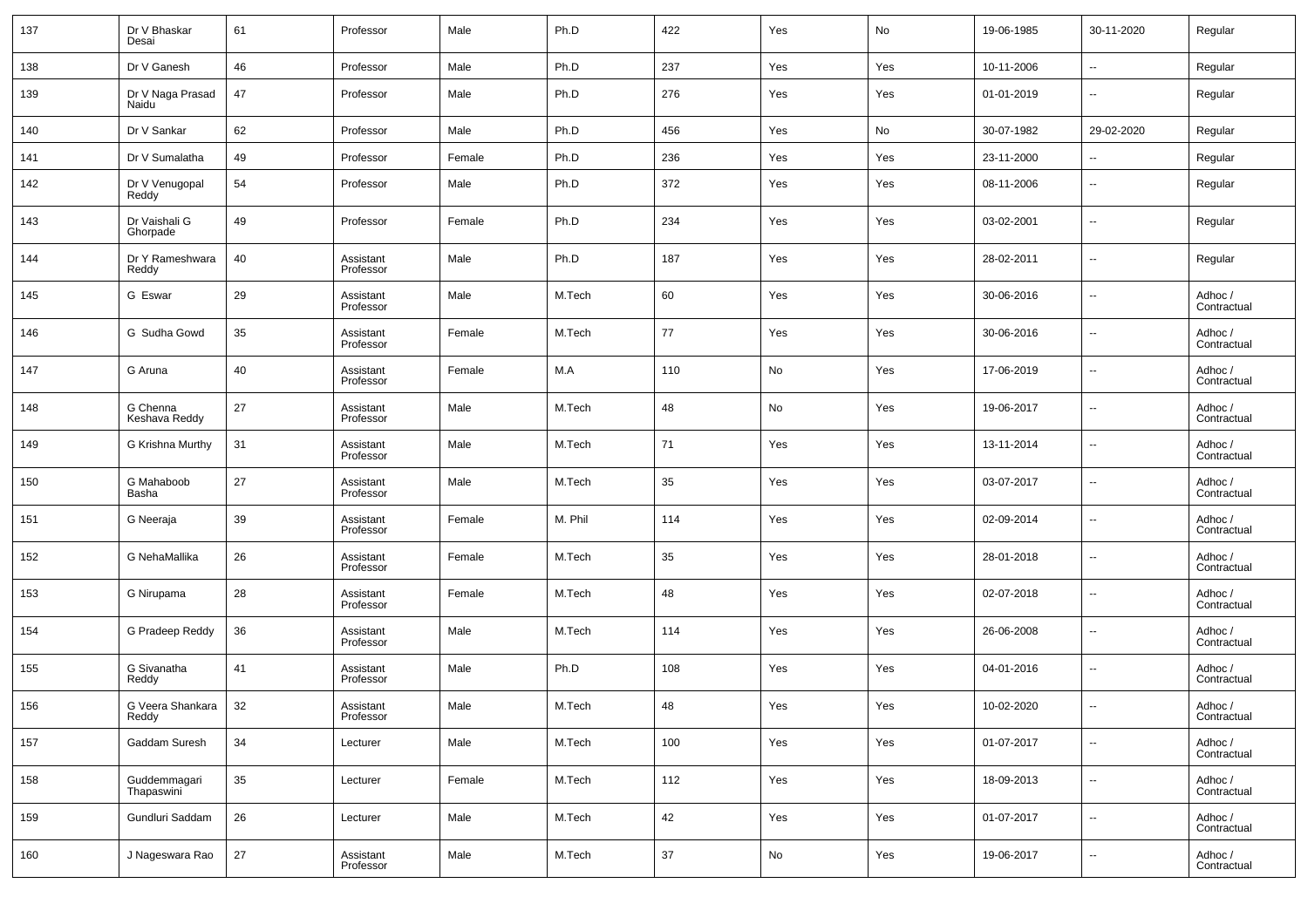| 161 | Jaddu Samuel           | 33 | Lecturer               | Male   | M.Tech     | 100    | Yes | Yes | 04-06-2018 | $\overline{\phantom{a}}$ | Adhoc /<br>Contractual |
|-----|------------------------|----|------------------------|--------|------------|--------|-----|-----|------------|--------------------------|------------------------|
| 162 | K Peddintaiah          | 34 | Assistant<br>Professor | Male   | M.Tech     | 78     | Yes | Yes | 16-07-2016 | ۰.                       | Adhoc /<br>Contractual |
| 163 | K Somasena<br>Reddy    | 35 | Assistant<br>Professor | Male   | M.Tech     | 145    | Yes | Yes | 07-10-2013 | ۰.                       | Adhoc /<br>Contractual |
| 164 | K Subba Rao            | 41 | Assistant<br>Professor | Male   | M.Tech     | 205    | Yes | Yes | 12-12-2005 | ۰.                       | Adhoc /<br>Contractual |
| 165 | K Surendra             | 36 | Assistant<br>Professor | Male   | M.Tech     | 96     | Yes | Yes | 30-06-2016 | ۰.                       | Adhoc /<br>Contractual |
| 166 | K Anil Kumar           | 27 | Assistant<br>Professor | Male   | M.Tech     | 31     | No  | Yes | 02-07-2018 | $\overline{\phantom{a}}$ | Adhoc /<br>Contractual |
| 167 | K Balachandra<br>Reddy | 28 | Assistant<br>Professor | Male   | M.Tech     | 62     | Yes | Yes | 01-07-2015 | ۰.                       | Adhoc /<br>Contractual |
| 168 | K Balaji Raju          | 30 | Assistant<br>Professor | Male   | M.Tech     | 26     | Yes | No  | 28-01-2018 | 22-08-2019               | Adhoc /<br>Contractual |
| 169 | K Chandra Sekhar       | 33 | Assistant<br>Professor | Male   | M.Tech     | 84     | Yes | Yes | 04-09-2014 | $\overline{\phantom{a}}$ | Adhoc /<br>Contractual |
| 170 | K Hemavani             | 28 | Lecturer               | Female | M.Tech     | 44     | Yes | Yes | 27-06-2016 | ۰.                       | Adhoc /<br>Contractual |
| 171 | K Madhurima            | 28 | Assistant<br>Professor | Female | M.Tech     | 24     | Yes | Yes | 02-07-2018 | ۰.                       | Adhoc /<br>Contractual |
| 172 | K Mamatha              | 30 | Assistant<br>Professor | Female | M.Tech     | 35     | No  | Yes | 01-09-2017 | ۰.                       | Adhoc /<br>Contractual |
| 173 | K Mani                 | 30 | Assistant<br>Professor | Female | M.Tech     | 60     | Yes | Yes | 01-07-2016 | ۰.                       | Adhoc /<br>Contractual |
| 174 | Nagabhushanam          | 34 | Assistant<br>Professor | Male   | M.Tech     | 112    | Yes | Yes | 12-07-2011 | $\overline{\phantom{a}}$ | Adhoc /<br>Contractual |
| 175 | K P Satheesh           | 50 | Assistant<br>Professor | Male   | Ph.D       | 192    | Yes | Yes | 26-07-2018 | ۰.                       | Adhoc /<br>Contractual |
| 176 | K Pavan Kumar<br>Reddy | 32 | Assistant<br>Professor | Male   | M.Tech     | 120    | Yes | Yes | 17-09-2012 | ۰.                       | Adhoc /<br>Contractual |
| 177 | K R Lavanya            | 31 | Lecturer               | Female | M.Tech     | 78     | Yes | Yes | 09-08-2014 | ۰.                       | Adhoc /<br>Contractual |
| 178 | KR Remya               | 39 | Assistant<br>Professor | Female | M.Tech     | 140    | No  | No  | 04-09-2017 | 28-02-2020               | Adhoc /<br>Contractual |
| 179 | K.<br>Rajasekharachari | 30 | Lecturer               | Male   | M.Tech     | 79     | Yes | Yes | 21-07-2014 | $\overline{\phantom{a}}$ | Adhoc /<br>Contractual |
| 180 | K Rajesh Sam           | 46 | Assistant<br>Professor | Male   | <b>MBA</b> | 268    | Yes | Yes | 22-11-2012 | $\overline{\phantom{a}}$ | Adhoc /<br>Contractual |
| 181 | K Ravi Shankar         | 33 | Assistant<br>Professor | Male   | M.Tech     | 99     | Yes | Yes | 25-06-2012 | $\overline{\phantom{a}}$ | Adhoc /<br>Contractual |
| 182 | K Ravindra Reddy       | 34 | Assistant<br>Professor | Male   | M.Tech     | 111    | Yes | Yes | 01-07-2011 | $\overline{\phantom{a}}$ | Adhoc /<br>Contractual |
| 183 | K S Pratap             | 39 | Lecturer               | Male   | M.Tech     | $77\,$ | Yes | Yes | 09-08-2014 | ۰.                       | Adhoc /<br>Contractual |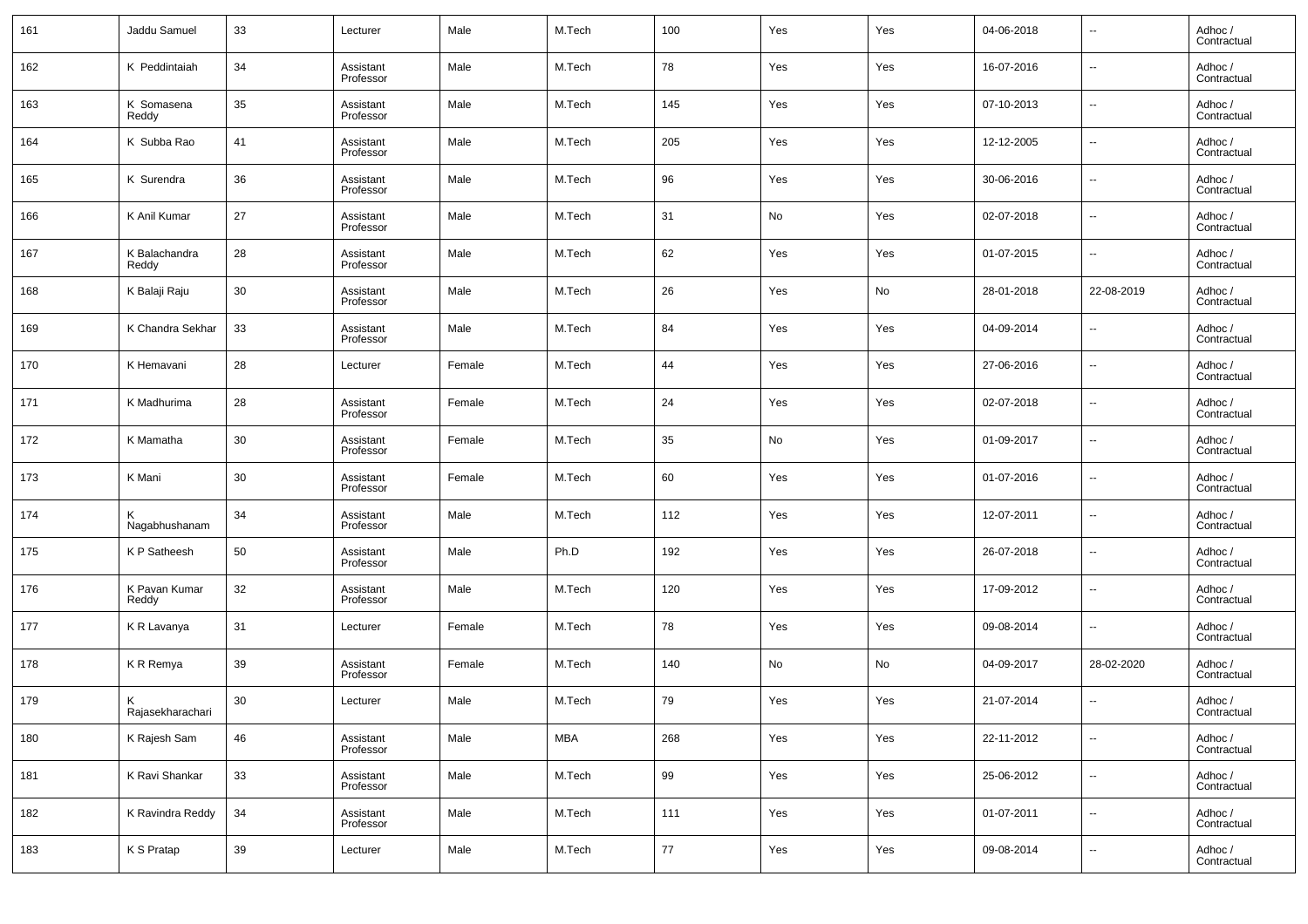| 184 | K Sahithi                    | 30 | Lecturer               | Female | M.Tech | 60  | Yes | No  | 21-07-2014 | 11-07-2020               | Adhoc /<br>Contractual |
|-----|------------------------------|----|------------------------|--------|--------|-----|-----|-----|------------|--------------------------|------------------------|
| 185 | K Sailaja                    | 34 | Assistant<br>Professor | Female | M.Tech | 96  | Yes | Yes | 05-07-2016 | $\overline{\phantom{a}}$ | Adhoc /<br>Contractual |
| 186 | K Sandhya                    | 39 | Assistant<br>Professor | Female | Ph.D   | 157 | Yes | Yes | 18-08-2011 | $\overline{\phantom{a}}$ | Adhoc /<br>Contractual |
| 187 | K Sidda Reddy                | 38 | Assistant<br>Professor | Male   | Ph.D   | 147 | Yes | Yes | 30-06-2008 | $\overline{\phantom{a}}$ | Adhoc /<br>Contractual |
| 188 | K Siva Chandra               | 35 | Assistant<br>Professor | Female | M.Tech | 118 | Yes | Yes | 03-12-2010 | $\overline{\phantom{a}}$ | Adhoc /<br>Contractual |
| 189 | K Sravan Kumar               | 36 | Assistant<br>Professor | Male   | Ph.D   | 146 | Yes | Yes | 29-06-2015 | $\overline{\phantom{a}}$ | Adhoc /<br>Contractual |
| 190 | K Sreekanth                  | 29 | Assistant<br>Professor | Male   | M.Tech | 59  | Yes | Yes | 29-06-2015 | $\overline{\phantom{a}}$ | Adhoc /<br>Contractual |
| 191 | K Srinivasa Rao              | 34 | Assistant<br>Professor | Male   | M.Tech | 108 | Yes | Yes | 20-06-2012 | $\overline{\phantom{a}}$ | Adhoc /<br>Contractual |
| 192 | K Thabrez Khan               | 38 | Assistant<br>Professor | Male   | M.A    | 156 | Yes | Yes | 02-09-2013 | $\overline{\phantom{a}}$ | Adhoc /<br>Contractual |
| 193 | K V Siva Prasad<br>Reddy     | 37 | Assistant<br>Professor | Male   | M.Tech | 117 | Yes | Yes | 01-07-2014 | $\overline{\phantom{a}}$ | Adhoc /<br>Contractual |
| 194 | K Vijaya Kumar               | 31 | Assistant<br>Professor | Male   | M.Tech | 90  | Yes | No  | 01-07-2017 | 28-09-2020               | Adhoc /<br>Contractual |
| 195 | Kakumanu Ganga<br>Bhavani    | 29 | Lecturer               | Female | M.Tech | 67  | Yes | Yes | 27-06-2016 | $\overline{\phantom{a}}$ | Adhoc /<br>Contractual |
| 196 | Kalaka Raju                  | 35 | Lecturer               | Male   | M.Tech | 112 | Yes | Yes | 21-06-2014 | $\overline{\phantom{a}}$ | Adhoc /<br>Contractual |
| 197 | Keerthi Manyam<br>Venkata    | 27 | Assistant<br>Professor | Female | M.Tech | 26  | Yes | Yes | 20-07-2020 | $\overline{\phantom{a}}$ | Adhoc /<br>Contractual |
| 198 | Khan Patan<br><b>Basheer</b> | 32 | Lecturer               | Male   | M.A    | 120 | Yes | Yes | 16-07-2015 | $\overline{\phantom{a}}$ | Adhoc /<br>Contractual |
| 199 | Konduru Ashok<br>Kumar Raju  | 28 | Lecturer               | Male   | M.Tech | 48  | Yes | No  | 27-06-2016 | 01-10-2020               | Adhoc /<br>Contractual |
| 200 | Kudumu Aswani                | 28 | Lecturer               | Female | M.Tech | 53  | Yes | No  | 01-07-2017 | 18-12-2020               | Adhoc /<br>Contractual |
| 201 | Kunda Nagamani               | 34 | Lecturer               | Female | M.Sc.  | 108 | Yes | Yes | 21-07-2014 | $\overline{\phantom{a}}$ | Adhoc /<br>Contractual |
| 202 | L Bhavya                     | 28 | Assistant<br>Professor | Male   | M.Tech | 51  | Yes | Yes | 27-06-2016 | $\overline{\phantom{a}}$ | Adhoc /<br>Contractual |
| 203 | L Rajendra Prasad            | 36 | Lecturer               | Male   | M.Sc.  | 144 | Yes | Yes | 18-09-2013 | ۰.                       | Adhoc /<br>Contractual |
| 204 | M Ashok<br>chakravarthi      | 36 | Assistant<br>Professor | Male   | M.Tech | 177 | Yes | Yes | 14-10-2009 | ۰.                       | Adhoc /<br>Contractual |
| 205 | M Murali Naik                | 35 | Assistant<br>Professor | Male   | M.Tech | 132 | Yes | Yes | 18-07-2011 | ۰.                       | Adhoc /<br>Contractual |
| 206 | M Vijaykanth                 | 37 | Assistant<br>Professor | Male   | M.Tech | 102 | Yes | Yes | 22-09-2012 | $\overline{\phantom{a}}$ | Adhoc /<br>Contractual |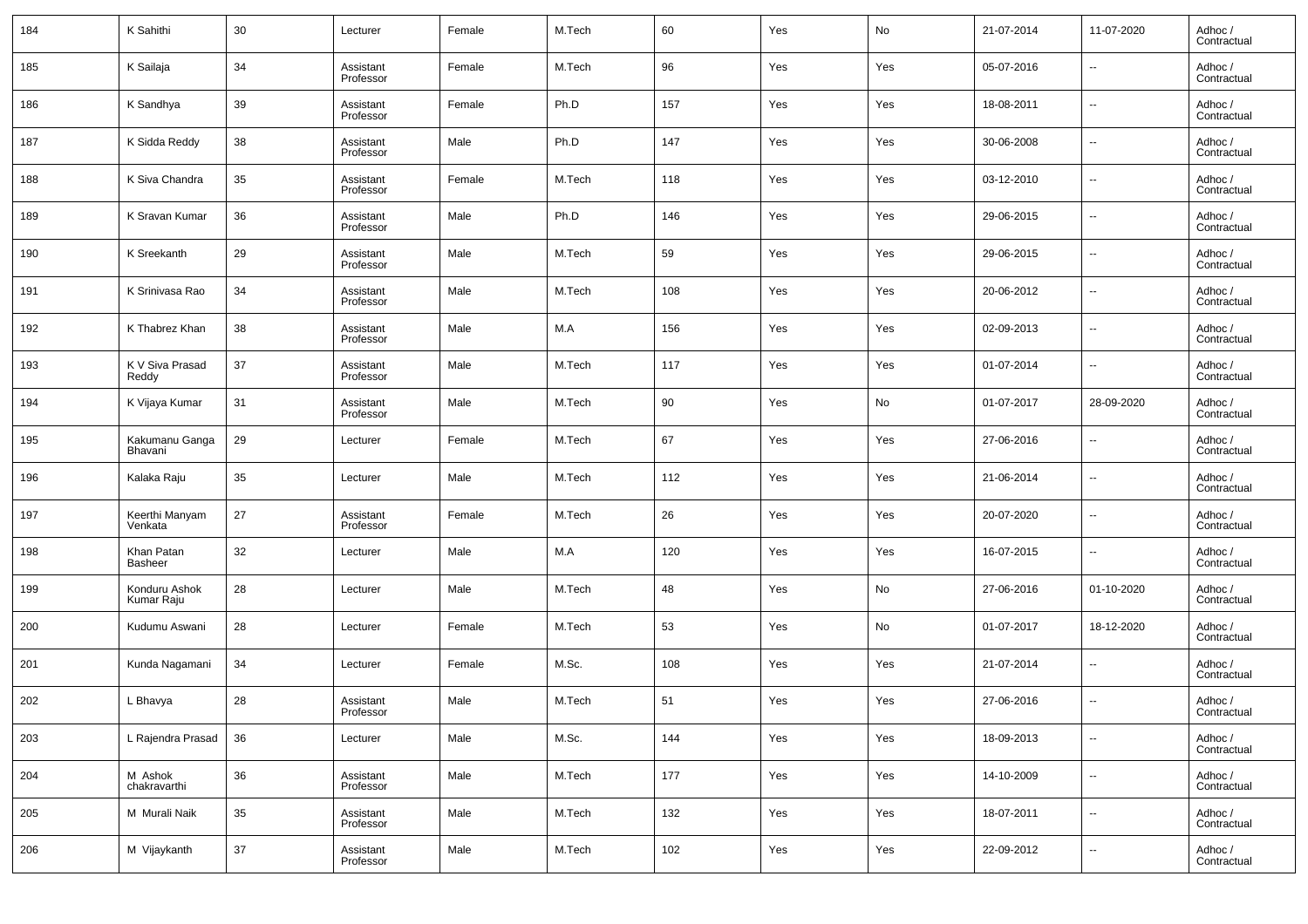| 207 | M Akhila                  | 24 | Assistant<br>Professor | Female | M.Tech | 10  | Yes | No  | 03-02-2020 | 02-11-2020               | Adhoc /<br>Contractual |
|-----|---------------------------|----|------------------------|--------|--------|-----|-----|-----|------------|--------------------------|------------------------|
| 208 | M Charles                 | 29 | Assistant<br>Professor | Male   | M.Tech | 84  | Yes | Yes | 02-07-2018 | $\overline{\phantom{a}}$ | Adhoc /<br>Contractual |
| 209 | M Chenna<br>Keshava       | 34 | Assistant<br>Professor | Male   | M.Tech | 108 | Yes | Yes | 27-06-2016 | $\overline{\phantom{a}}$ | Adhoc /<br>Contractual |
| 210 | M Kalyan Kumar            | 48 | Assistant<br>Professor | Male   | M.Tech | 298 | Yes | Yes | 06-04-2001 | $\overline{\phantom{a}}$ | Regular                |
| 211 | M Madhu Babu              | 36 | Assistant<br>Professor | Male   | M.Tech | 46  | Yes | Yes | 01-07-2016 | $\overline{\phantom{a}}$ | Adhoc /<br>Contractual |
| 212 | M Mani Kumar<br>Reddy     | 26 | Assistant<br>Professor | Male   | M.Tech | 33  | No  | Yes | 23-09-2019 | $\overline{\phantom{a}}$ | Adhoc /<br>Contractual |
| 213 | M Naga Chaitra            | 35 | Assistant<br>Professor | Female | M.Tech | 49  | Yes | Yes | 30-06-2016 | $\overline{\phantom{a}}$ | Adhoc /<br>Contractual |
| 214 | M Naga Ramya<br>Krishna   | 34 | Assistant<br>Professor | Female | M.Tech | 58  | Yes | Yes | 01-07-2016 | $\overline{\phantom{a}}$ | Adhoc /<br>Contractual |
| 215 | M Naga Seshudu            | 28 | Assistant<br>Professor | Male   | M.Tech | 62  | Yes | Yes | 16-07-2016 | $\overline{\phantom{a}}$ | Adhoc /<br>Contractual |
| 216 | M Niranjan Kumar<br>Reddy | 27 | Assistant<br>Professor | Male   | M.Tech | 42  | No  | Yes | 19-06-2017 | $\overline{\phantom{a}}$ | Adhoc /<br>Contractual |
| 217 | M P Ranagaiah             | 44 | Assistant<br>Professor | Male   | M.Tech | 153 | Yes | Yes | 01-10-2007 | $\overline{\phantom{a}}$ | Adhoc /<br>Contractual |
| 218 | M Prashanthi              | 27 | Assistant<br>Professor | Female | M.Tech | 25  | No  | Yes | 02-07-2018 | $\overline{\phantom{a}}$ | Adhoc /<br>Contractual |
| 219 | M Rajesh                  | 35 | Assistant<br>Professor | Male   | M.Tech | 84  | Yes | Yes | 01-10-2013 | $\overline{\phantom{a}}$ | Adhoc /<br>Contractual |
| 220 | M Rama Naik               | 38 | Assistant<br>Professor | Male   | Ph.D   | 167 | Yes | Yes | 03-07-2017 | $\overline{\phantom{a}}$ | Adhoc /<br>Contractual |
| 221 | M Rathaiah                | 34 | Assistant<br>Professor | Male   | M.Tech | 106 | Yes | Yes | 21-09-2011 | $\overline{\phantom{a}}$ | Adhoc /<br>Contractual |
| 222 | M Revathi                 | 37 | Lecturer               | Female | M.Tech | 67  | Yes | Yes | 16-07-2015 | $\overline{\phantom{a}}$ | Adhoc /<br>Contractual |
| 223 | M Siva Kumar              | 34 | Assistant<br>Professor | Male   | M.Tech | 117 | Yes | Yes | 01-07-2013 | $\overline{\phantom{a}}$ | Adhoc /<br>Contractual |
| 224 | M Sreedhar                | 35 | Assistant<br>Professor | Male   | M.Tech | 96  | Yes | Yes | 07-07-2014 | $\overline{\phantom{a}}$ | Adhoc /<br>Contractual |
| 225 | M Venkata Kesava<br>Kumar | 28 | Lecturer               | Male   | M.Tech | 55  | Yes | Yes | 27-07-2016 | $\overline{\phantom{a}}$ | Adhoc /<br>Contractual |
| 226 | Makandar Mehetaj          | 28 | Lecturer               | Female | M.Tech | 55  | Yes | Yes | 30-06-2016 | $\overline{\phantom{a}}$ | Adhoc /<br>Contractual |
| 227 | MD Karishma               | 27 | Assistant<br>Professor | Female | M.Tech | 42  | Yes | Yes | 01-09-2016 | $\overline{\phantom{a}}$ | Adhoc /<br>Contractual |
| 228 | Mrs P Manisha             | 33 | Assistant<br>Professor | Female | M.Tech | 120 | Yes | Yes | 21-03-2019 | $\overline{\phantom{a}}$ | Regular                |
| 229 | Mrs Sowjanya D            | 40 | Assistant<br>Professor | Female | M.Tech | 128 | Yes | Yes | 07-12-2019 | ۰.                       | Adhoc /<br>Contractual |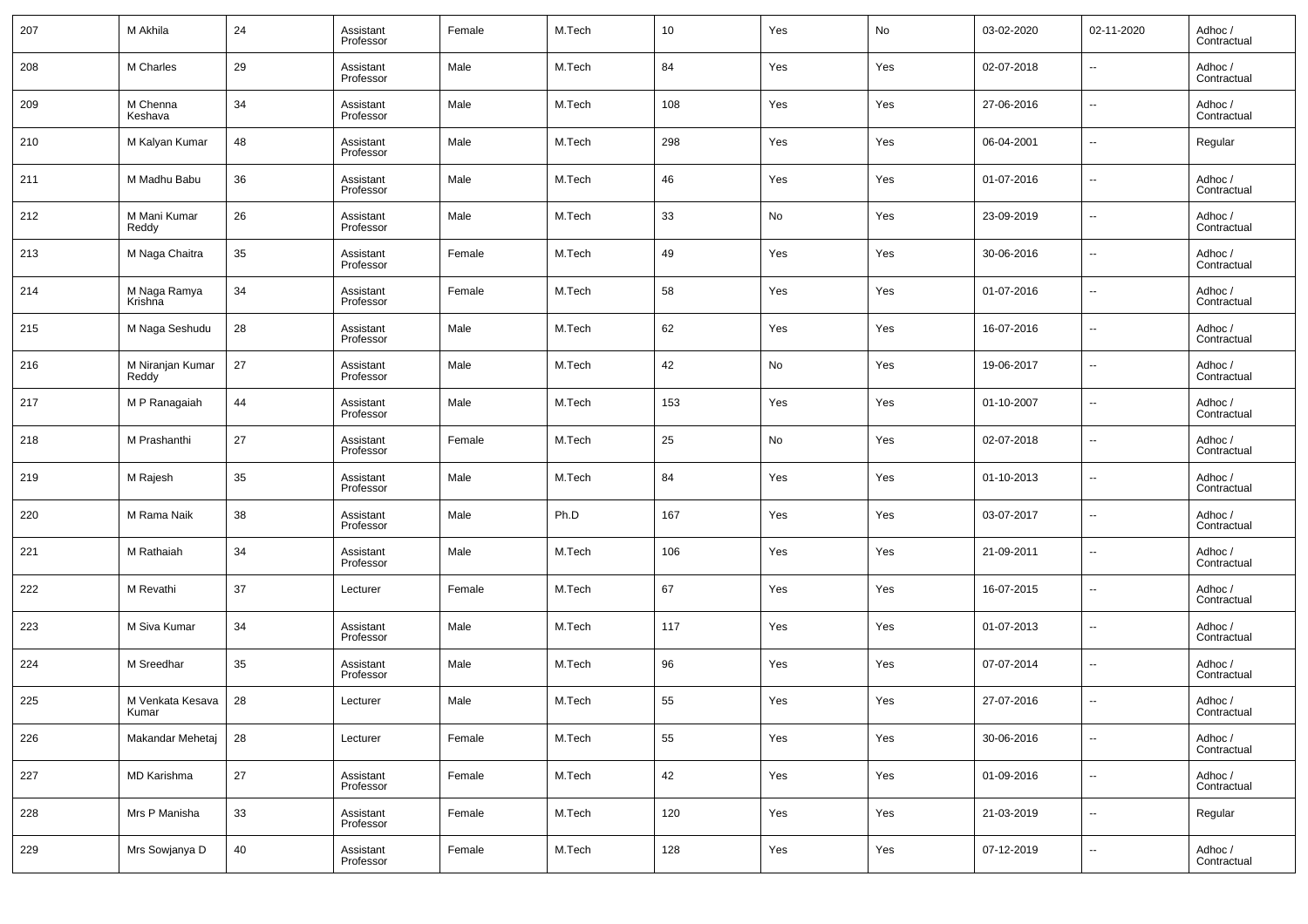| 230 | Ms A Geetha                     | 31 | Assistant<br>Professor | Female | MSc(Mathematics) | 84  | Yes | Yes | 24-06-2013 | --                       | Adhoc /<br>Contractual |
|-----|---------------------------------|----|------------------------|--------|------------------|-----|-----|-----|------------|--------------------------|------------------------|
| 231 | Ms B Revathi                    | 27 | Assistant<br>Professor | Female | M.Tech           | 35  | Yes | Yes | 03-07-2017 | $\overline{\phantom{a}}$ | Adhoc /<br>Contractual |
| 232 | Ms K Firdose<br>Kowser Ahamadia | 27 | Assistant<br>Professor | Female | M.Tech           | 34  | Yes | Yes | 01-09-2017 | ۰.                       | Adhoc /<br>Contractual |
| 233 | Ms K Naveena                    | 29 | Assistant<br>Professor | Female | M.Tech           | 60  | Yes | No  | 01-02-2014 | 01-03-2020               | Adhoc /<br>Contractual |
| 234 | Ms N Vijaya<br>Lakshmi          | 36 | Assistant<br>Professor | Female | M.Tech           | 115 | Yes | Yes | 24-02-2011 | $\overline{\phantom{a}}$ | Regular                |
| 235 | Ms V Venkata Sai<br>Ramya       | 28 | Assistant<br>Professor | Male   | M.Tech           | 41  | Yes | No  | 17-02-2017 | 03-06-2019               | Adhoc /<br>Contractual |
| 236 | Musalikunta<br>Prasanth         | 31 | Lecturer               | Male   | M.Sc(Phy)        | 87  | Yes | Yes | 18-09-2013 | $\overline{\phantom{a}}$ | Adhoc /<br>Contractual |
| 237 | N Kiran Kumar                   | 35 | Assistant<br>Professor | Male   | M.Tech           | 54  | Yes | Yes | 30-06-2016 | $\overline{\phantom{a}}$ | Adhoc /<br>Contractual |
| 238 | N Abhilash                      | 26 | Lecturer               | Male   | M.Tech           | 30  | No  | Yes | 13-07-2019 | $\overline{\phantom{a}}$ | Adhoc /<br>Contractual |
| 239 | N Ahmadunnisa<br>Begum          | 26 | Assistant<br>Professor | Female | M.Tech           | 25  | No  | Yes | 02-07-2018 | $\overline{\phantom{a}}$ | Adhoc /<br>Contractual |
| 240 | N Madhava Reddy                 | 27 | Assistant<br>Professor | Male   | M.Tech           | 37  | No  | Yes | 19-06-2017 | $\overline{\phantom{a}}$ | Adhoc /<br>Contractual |
| 241 | N Murali Mohan                  | 29 | Assistant<br>Professor | Male   | M.Tech           | 78  | Yes | Yes | 06-12-2016 | $\overline{\phantom{a}}$ | Adhoc /<br>Contractual |
| 242 | N Shehanaz                      | 29 | Assistant<br>Professor | Male   | M.Tech           | 44  | Yes | Yes | 05-07-2017 | $\overline{\phantom{a}}$ | Adhoc /<br>Contractual |
| 243 | N Suresh Kumar                  | 30 | Assistant<br>Professor | Male   | Ph.D             | 92  | Yes | Yes | 23-10-2013 | $\overline{\phantom{a}}$ | Adhoc /<br>Contractual |
| 244 | N Swathi                        | 31 | Assistant<br>Professor | Female | M.Tech           | 25  | No  | Yes | 02-07-2018 | $\overline{\phantom{a}}$ | Adhoc /<br>Contractual |
| 245 | P Kullayappa                    | 34 | Assistant<br>Professor | Male   | M.Tech           | 106 | Yes | Yes | 22-09-2012 | $\overline{\phantom{a}}$ | Adhoc /<br>Contractual |
| 246 | UmaMaheshwari                   | 42 | Assistant<br>Professor | Female | M.Tech           | 121 | Yes | Yes | 10-02-2010 | $\overline{\phantom{a}}$ | Adhoc /<br>Contractual |
| 247 | P A Prabhakara                  | 38 | Assistant<br>Professor | Male   | M.Tech           | 25  | No  | Yes | 02-07-2018 | $\overline{\phantom{a}}$ | Adhoc /<br>Contractual |
| 248 | P G Varna Kumar<br>Reddy        | 31 | Assistant<br>Professor | Male   | M.Tech           | 73  | Yes | Yes | 01-09-2014 | $\overline{\phantom{a}}$ | Adhoc /<br>Contractual |
| 249 | P Rajesh                        | 31 | Assistant<br>Professor | Male   | M.Tech           | 80  | Yes | Yes | 01-07-2016 | ۰.                       | Adhoc /<br>Contractual |
| 250 | P Rizwan                        | 32 | Assistant<br>Professor | Male   | M.Tech           | 68  | Yes | Yes | 20-11-2014 | $\overline{\phantom{a}}$ | Adhoc /<br>Contractual |
| 251 | P S Bharadwaj                   | 32 | Assistant<br>Professor | Male   | M.Tech           | 93  | Yes | Yes | 22-09-2012 | ۰.                       | Adhoc /<br>Contractual |
| 252 | P Srinivas Kumar                | 50 | Assistant<br>Professor | Male   | M.Tech           | 264 | Yes | Yes | 02-08-2018 | ۰.                       | Adhoc /<br>Contractual |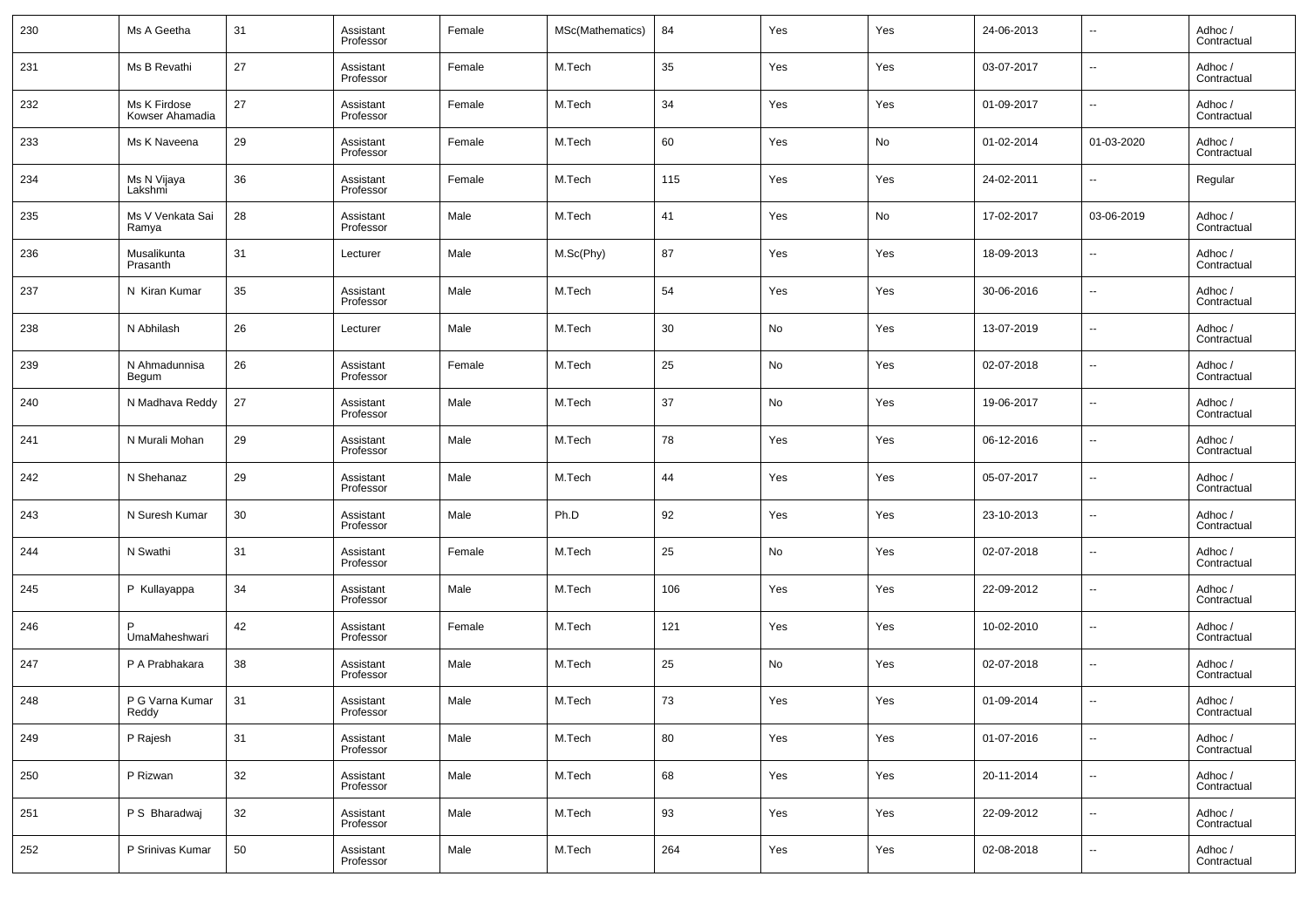| 253 | P V Kusuma                | 29 | Assistant<br>Professor | Female | M.Tech | 74  | Yes           | Yes | 25-06-2015 | $\overline{\phantom{a}}$ | Adhoc /<br>Contractual |
|-----|---------------------------|----|------------------------|--------|--------|-----|---------------|-----|------------|--------------------------|------------------------|
| 254 | P Vijaya Kumari           | 30 | Assistant<br>Professor | Female | M.Tech | 48  | Yes           | Yes | 01-08-2017 | $\overline{\phantom{a}}$ | Adhoc /<br>Contractual |
| 255 | P Yamuna                  | 28 | Assistant<br>Professor | Female | M.Tech | 51  | Yes           | Yes | 25-06-2016 | $\overline{\phantom{a}}$ | Adhoc /<br>Contractual |
| 256 | Paul Rufus Babu           | 32 | Assistant<br>Professor | Male   | M.Tech | 93  | Yes           | Yes | 22-09-2012 | $\overline{\phantom{a}}$ | Adhoc /<br>Contractual |
| 257 | Punganuru Swathi          | 29 | Lecturer               | Female | M.Tech | 55  | Yes           | Yes | 27-07-2016 | $\overline{\phantom{a}}$ | Adhoc /<br>Contractual |
| 258 | Pustela Ratnaraju         | 41 | Lecturer               | Male   | M.Tech | 108 | Yes           | Yes | 08-07-2015 | $\overline{\phantom{a}}$ | Adhoc /<br>Contractual |
| 259 | R J V Anil Kumar          | 48 | Assistant<br>Professor | Male   | Ph.D   | 192 | Yes           | Yes | 30-07-2005 | $\overline{\phantom{a}}$ | Adhoc /<br>Contractual |
| 260 | R Naredra Rao             | 40 | Assistant<br>Professor | Male   | M.Tech | 156 | Yes           | Yes | 03-11-2010 | $\overline{\phantom{a}}$ | Adhoc /<br>Contractual |
| 261 | R Ramadevi                | 30 | Assistant<br>Professor | Female | M.Sc.  | 113 | Yes           | Yes | 20-02-2012 | $\overline{\phantom{a}}$ | Adhoc /<br>Contractual |
| 262 | R Sandhya                 | 34 | Assistant<br>Professor | Female | M.Tech | 89  | Yes           | Yes | 07-07-2015 | $\overline{\phantom{a}}$ | Adhoc /<br>Contractual |
| 263 | R Vishnu Vardhan<br>Reddy | 34 | Assistant<br>Professor | Male   | M.E.   | 120 | Yes           | Yes | 01-07-2010 | $\overline{\phantom{a}}$ | Adhoc /<br>Contractual |
| 264 | Rehana Anjum H            | 27 | Assistant<br>Professor | Female | M.Tech | 44  | Yes           | Yes | 09-09-2019 | $\overline{\phantom{a}}$ | Adhoc /<br>Contractual |
| 265 | Repogu Sunil<br>Kumar     | 33 | Lecturer               | Male   | M.Tech | 108 | Yes           | Yes | 08-07-2015 | $\overline{\phantom{a}}$ | Adhoc /<br>Contractual |
| 266 | S Anusha                  | 27 | Assistant<br>Professor | Female | M.Tech | 25  | No            | Yes | 04-07-2018 | $\overline{\phantom{a}}$ | Adhoc /<br>Contractual |
| 267 | S Aparna                  | 35 | Assistant<br>Professor | Female | M.Tech | 79  | Yes           | Yes | 01-09-2014 | $\overline{\phantom{a}}$ | Adhoc /<br>Contractual |
| 268 | S Bhaskar                 | 37 | Lecturer               | Male   | M.A    | 66  | Yes           | No  | 29-06-2017 | 01-10-2019               | Adhoc /<br>Contractual |
| 269 | S Chandrusha              | 27 | Assistant<br>Professor | Female | M.Tech | 48  | Yes           | Yes | 02-07-2018 | $\overline{\phantom{a}}$ | Adhoc /<br>Contractual |
| 270 | S Ghouhar Taj             | 35 | Assistant<br>Professor | Male   | M.Tech | 56  | Yes           | Yes | 25-06-2016 | $\overline{\phantom{a}}$ | Adhoc /<br>Contractual |
| 271 | S Hussain Basha           | 32 | Assistant<br>Professor | Male   | MBA    | 123 | Yes           | Yes | 01-07-2010 | $\overline{\phantom{a}}$ | Adhoc /<br>Contractual |
| 272 | S Jyothirmayee            | 27 | Assistant<br>Professor | Female | M.Tech | 42  | $\mathsf{No}$ | Yes | 01-11-2019 | ۰.                       | Adhoc /<br>Contractual |
| 273 | S Noor<br>Mohammad        | 30 | Lecturer               | Male   | M.Tech | 65  | Yes           | No  | 27-06-2016 | 01-10-2020               | Adhoc /<br>Contractual |
| 274 | S Prateep Kumar           | 41 | Assistant<br>Professor | Male   | M.Tech | 110 | Yes           | Yes | 09-08-2011 | ۰.                       | Adhoc /<br>Contractual |
| 275 | S Rajesh                  | 31 | Assistant<br>Professor | Male   | Ph.D   | 42  | Yes           | Yes | 01-08-2017 | ۰.                       | Adhoc /<br>Contractual |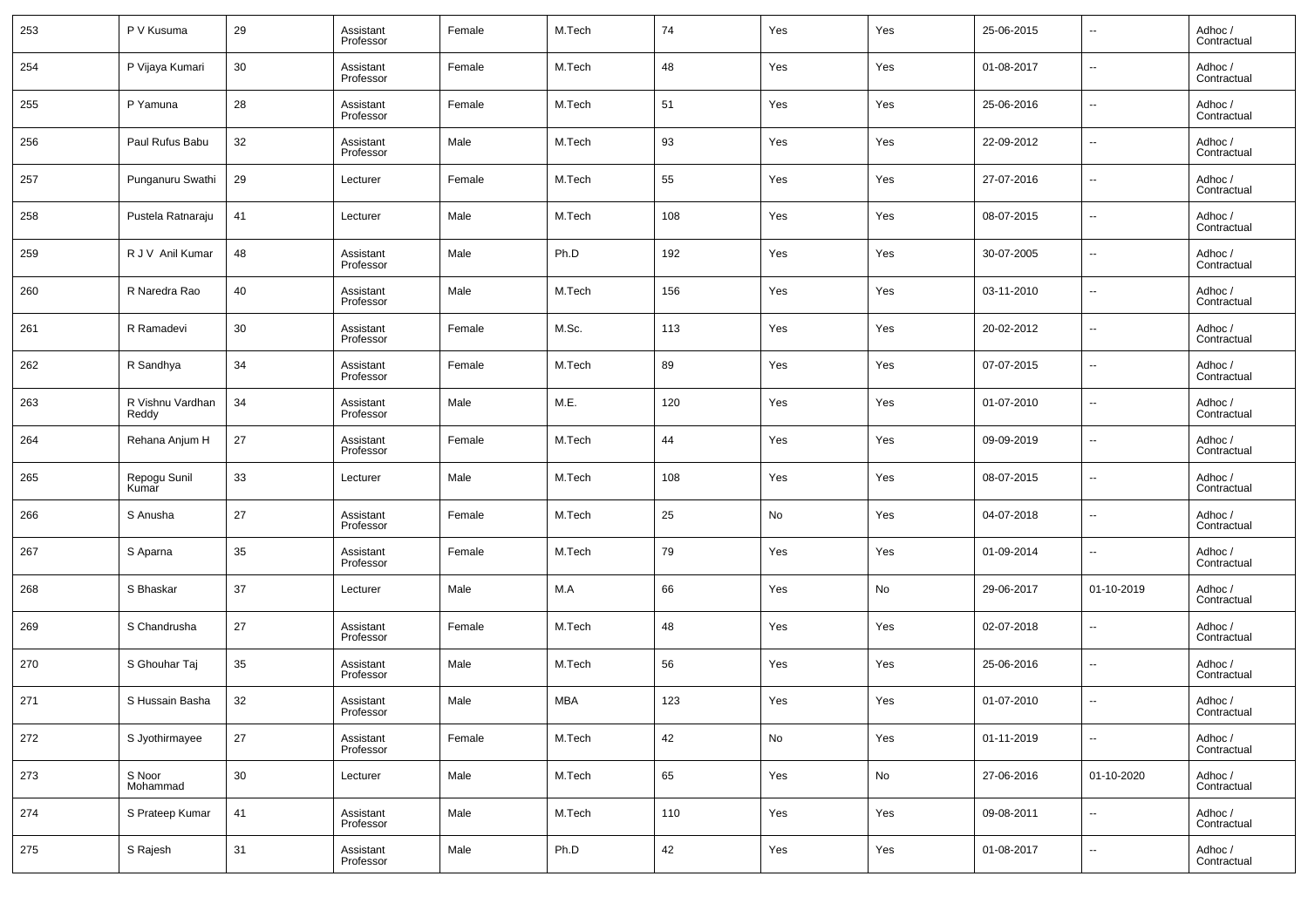| 276 | S Sakunthala            | 34 | Lecturer               | Female | M.Tech | 89     | Yes | Yes | 18-09-2013 | $\overline{\phantom{a}}$ | Adhoc /<br>Contractual |
|-----|-------------------------|----|------------------------|--------|--------|--------|-----|-----|------------|--------------------------|------------------------|
| 277 | S Sri Lakshmi           | 50 | Assistant<br>Professor | Female | Ph.D   | 39     | Yes | Yes | 17-09-2008 | $\overline{\phantom{a}}$ | Adhoc /<br>Contractual |
| 278 | S Sridhar               | 39 | Assistant<br>Professor | Male   | M.Tech | 163    | Yes | Yes | 09-02-2011 | $\overline{\phantom{a}}$ | Regular                |
| 279 | S Vara Prasad           | 36 | Assistant<br>Professor | Male   | Ph.D   | 37     | Yes | Yes | 25-06-2018 | $\overline{\phantom{a}}$ | Adhoc /<br>Contractual |
| 280 | S Varalaksmi            | 30 | Assistant<br>Professor | Female | M.Tech | 52     | Yes | Yes | 11-07-2016 | $\overline{\phantom{a}}$ | Adhoc /<br>Contractual |
| 281 | S Venkatarami<br>Reddy  | 34 | Assistant<br>Professor | Male   | M.Tech | 74     | Yes | Yes | 01-07-2015 | $\overline{\phantom{a}}$ | Adhoc /<br>Contractual |
| 282 | S Venkateswarulu        | 35 | Assistant<br>Professor | Male   | M.Tech | 144    | Yes | Yes | 19-07-2012 | $\overline{\phantom{a}}$ | Adhoc /<br>Contractual |
| 283 | Sake Ramu               | 38 | Lecturer               | Male   | M.Tech | 96     | Yes | No  | 01-07-2017 | 10-04-2019               | Adhoc /<br>Contractual |
| 284 | Shaik Hussain<br>Valli  | 35 | Assistant<br>Professor | Male   | M.Tech | 115    | Yes | Yes | 24-01-2013 | $\overline{\phantom{a}}$ | Regular                |
| 285 | Shaik Noor<br>Mahammed  | 28 | Lecturer               | Male   | M.Tech | 68     | Yes | Yes | 27-06-2016 | $\overline{\phantom{a}}$ | Adhoc /<br>Contractual |
| 286 | Shirisha M              | 27 | Assistant<br>Professor | Female | M.Tech | 5      | Yes | Yes | 16-03-2020 | $\overline{\phantom{a}}$ | Adhoc /<br>Contractual |
| 287 | Smt A Meenakshi         | 40 | Assistant<br>Professor | Female | M.Tech | 181    | Yes | Yes | 14-11-2006 | $\overline{\phantom{a}}$ | Regular                |
| 288 | Smt B Ajitha            | 44 | Assistant<br>Professor | Female | M.Tech | 202    | Yes | Yes | 10-01-2003 | $\overline{\phantom{a}}$ | Regular                |
| 289 | Smt D Lalitha<br>Kumari | 38 | Assistant<br>Professor | Female | M.Tech | 142    | Yes | Yes | 08-02-2011 | $\overline{\phantom{a}}$ | Regular                |
| 290 | Smt Y Manasa            | 33 | Assistant<br>Professor | Female | M.Tech | 84     | Yes | Yes | 25-06-2012 | $\overline{\phantom{a}}$ | Adhoc /<br>Contractual |
| 291 | Sri K Vimala<br>Kumar   | 39 | Assistant<br>Professor | Male   | M.Tech | 201    | Yes | Yes | 07-02-2011 | $\overline{\phantom{a}}$ | Regular                |
| 292 | Sudhakar                | 45 | Assistant<br>Professor | Male   | M.Tech | 174    | Yes | Yes | 02-08-2016 | $\overline{\phantom{a}}$ | Adhoc /<br>Contractual |
| 293 | Sunkesula<br>Vajeeha    | 28 | Lecturer               | Female | M.Tech | 48     | Yes | No  | 27-06-2016 | 10-11-2019               | Adhoc /<br>Contractual |
| 294 | Swarna Mahesh<br>Naidu  | 27 | Lecturer               | Male   | M.Tech | 67     | Yes | Yes | 16-07-2015 | $\overline{\phantom{a}}$ | Adhoc /<br>Contractual |
| 295 | SWATHI P                | 30 | Assistant<br>Professor | Female | M.Tech | 65     | Yes | Yes | 16-03-2020 | $\overline{\phantom{a}}$ | Adhoc /<br>Contractual |
| 296 | T Dada Kalandar         | 34 | Assistant<br>Professor | Male   | M.Tech | 108    | Yes | Yes | 09-10-2014 | $\overline{\phantom{a}}$ | Adhoc /<br>Contractual |
| 297 | T C<br>Sanjeevarayudu   | 33 | Assistant<br>Professor | Male   | M.Tech | 84     | Yes | Yes | 01-10-2013 | $\overline{\phantom{a}}$ | Adhoc /<br>Contractual |
| 298 | T Durga Rao             | 29 | Lecturer               | Male   | M.Tech | $60\,$ | Yes | Yes | 19-01-2015 | $\overline{\phantom{a}}$ | Adhoc /<br>Contractual |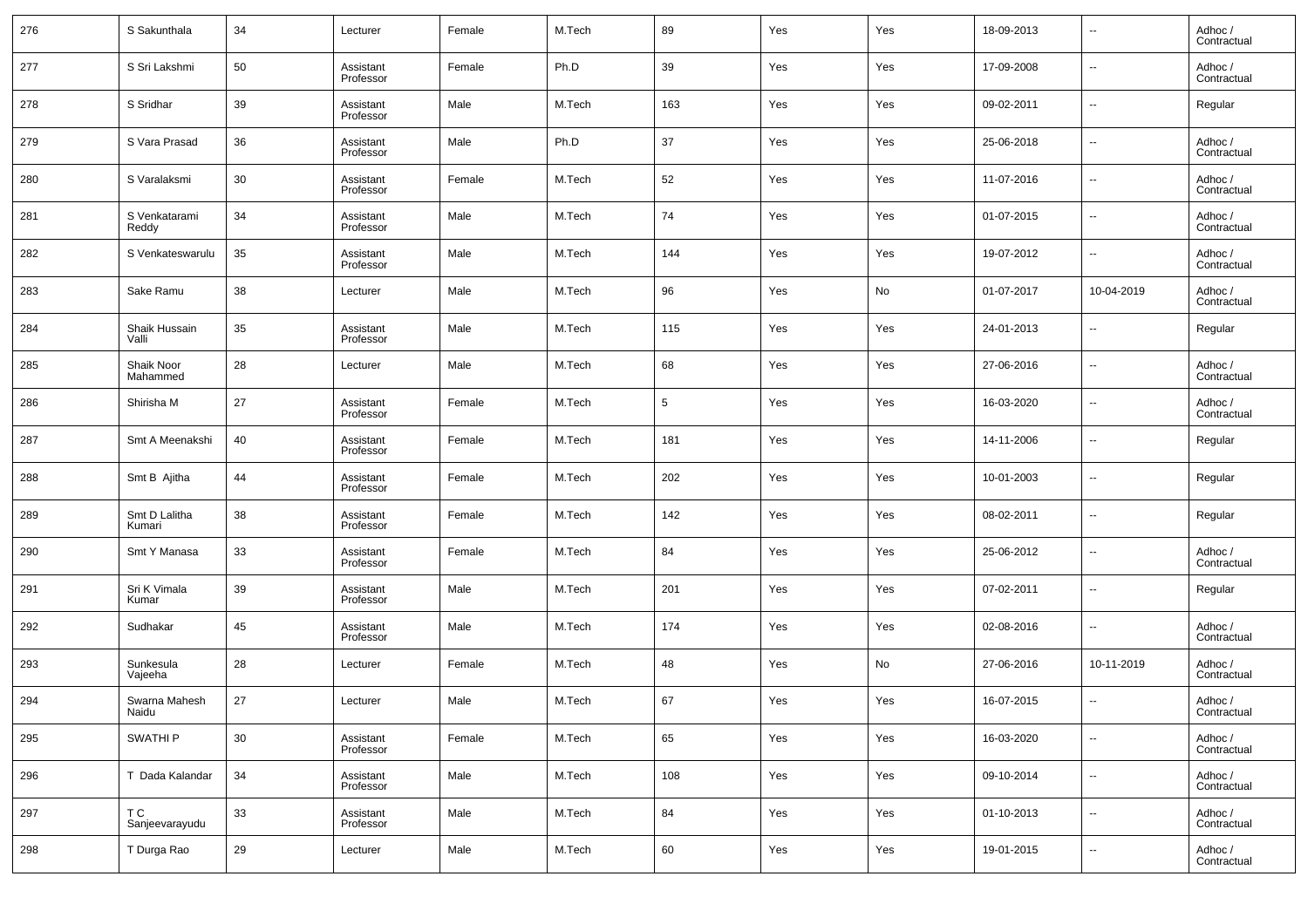| 299 | T Manohar                       | 31     | Assistant<br>Professor | Male   | M.Tech  | 72  | Yes | No  | 25-06-2012 | 27-09-2019               | Adhoc /<br>Contractual |
|-----|---------------------------------|--------|------------------------|--------|---------|-----|-----|-----|------------|--------------------------|------------------------|
| 300 | T Niranjan Babu                 | 31     | Assistant<br>Professor | Male   | M.Tech  | 68  | Yes | Yes | 01-01-2015 | $\overline{\phantom{a}}$ | Adhoc /<br>Contractual |
| 301 | T Obulesu                       | 32     | Assistant<br>Professor | Male   | M.Tech  | 79  | Yes | Yes | 23-07-2015 | $\overline{\phantom{a}}$ | Adhoc /<br>Contractual |
| 302 | T Prahlad Reddy                 | 32     | Assistant<br>Professor | Male   | M.Tech  | 84  | Yes | Yes | 27-07-2018 | $\overline{\phantom{a}}$ | Adhoc /<br>Contractual |
| 303 | T S Mahammed<br>Basha           | 33     | Assistant<br>Professor | Male   | M.Tech  | 111 | Yes | Yes | 25-06-2012 | $\overline{\phantom{a}}$ | Adhoc /<br>Contractual |
| 304 | T Sailaja                       | 45     | Assistant<br>Professor | Female | M. Phil | 178 | Yes | Yes | 09-09-2005 | $\overline{\phantom{a}}$ | Adhoc /<br>Contractual |
| 305 | T Taruni                        | 27     | Assistant<br>Professor | Female | M.Tech  | 41  | Yes | Yes | 01-09-2016 | $\overline{\phantom{a}}$ | Adhoc /<br>Contractual |
| 306 | Thammannagari<br>Sreenadh Reddy | 28     | Lecturer               | Male   | M.Tech  | 39  | Yes | Yes | 03-10-2017 | $\overline{\phantom{a}}$ | Adhoc /<br>Contractual |
| 307 | Uppara Sudha<br>Rani            | 29     | Lecturer               | Female | M.Tech  | 55  | Yes | Yes | 16-07-2015 | $\overline{\phantom{a}}$ | Adhoc /<br>Contractual |
| 308 | Usha Priya                      | 30     | Assistant<br>Professor | Female | M.Tech  | 74  | No  | Yes | 01-09-2017 | $\overline{\phantom{a}}$ | Adhoc /<br>Contractual |
| 309 | V Ramanjaneyulu                 | 34     | Assistant<br>Professor | Male   | M.Tech  | 118 | Yes | Yes | 07-12-2019 | $\overline{\phantom{a}}$ | Adhoc /<br>Contractual |
| 310 | V Tejaswni                      | 29     | Assistant<br>Professor | Female | M.Tech  | 52  | Yes | Yes | 30-06-2016 | $\overline{\phantom{a}}$ | Adhoc /<br>Contractual |
| 311 | V Annapurna                     | 36     | Assistant<br>Professor | Female | M.Tech  | 138 | Yes | Yes | 02-07-2012 | $\overline{\phantom{a}}$ | Adhoc /<br>Contractual |
| 312 | V Kavitha                       | 34     | Assistant<br>Professor | Female | M.Tech  | 60  | No  | Yes | 19-06-2017 | $\overline{\phantom{a}}$ | Adhoc /<br>Contractual |
| 313 | V Madhusudhan<br>Reddy          | 29     | Assistant<br>Professor | Male   | M.Tech  | 75  | Yes | Yes | 01-07-2015 | $\overline{\phantom{a}}$ | Adhoc /<br>Contractual |
| 314 | V Mastan                        | 34     | Assistant<br>Professor | Male   | M.Tech  | 108 | Yes | Yes | 27-06-2016 | $\overline{\phantom{a}}$ | Adhoc /<br>Contractual |
| 315 | V Rafi                          | 34     | Assistant<br>Professor | Male   | M.Tech  | 70  | Yes | Yes | 16-12-2014 | $\overline{\phantom{a}}$ | Adhoc /<br>Contractual |
| 316 | V Shobitha                      | 26     | Assistant<br>Professor | Female | M.Tech  | 30  | No  | Yes | 02-07-2018 | $\overline{\phantom{a}}$ | Adhoc /<br>Contractual |
| 317 | V Venkatakrishna<br>Reddy       | 33     | Assistant<br>Professor | Male   | M.Tech  | 84  | Yes | Yes | 25-10-2014 | $\sim$                   | Adhoc /<br>Contractual |
| 318 | V Vimala                        | 39     | Lecturer               | Female | M.A     | 87  | Yes | Yes | 18-09-2013 | $\overline{\phantom{a}}$ | Adhoc /<br>Contractual |
| 319 | Varamula Saritha                | 33     | Lecturer               | Female | M.Tech  | 66  | Yes | Yes | 01-07-2017 | $\overline{\phantom{a}}$ | Adhoc /<br>Contractual |
| 320 | Venapusa<br>Lavanya             | $30\,$ | Lecturer               | Female | MBA     | 60  | Yes | Yes | 02-07-2018 | $\overline{\phantom{a}}$ | Adhoc /<br>Contractual |
| 321 | Y Samreen<br>Begum              | 26     | Assistant<br>Professor | Female | M.Tech  | 25  | No  | Yes | 02-07-2018 | $\overline{\phantom{a}}$ | Adhoc /<br>Contractual |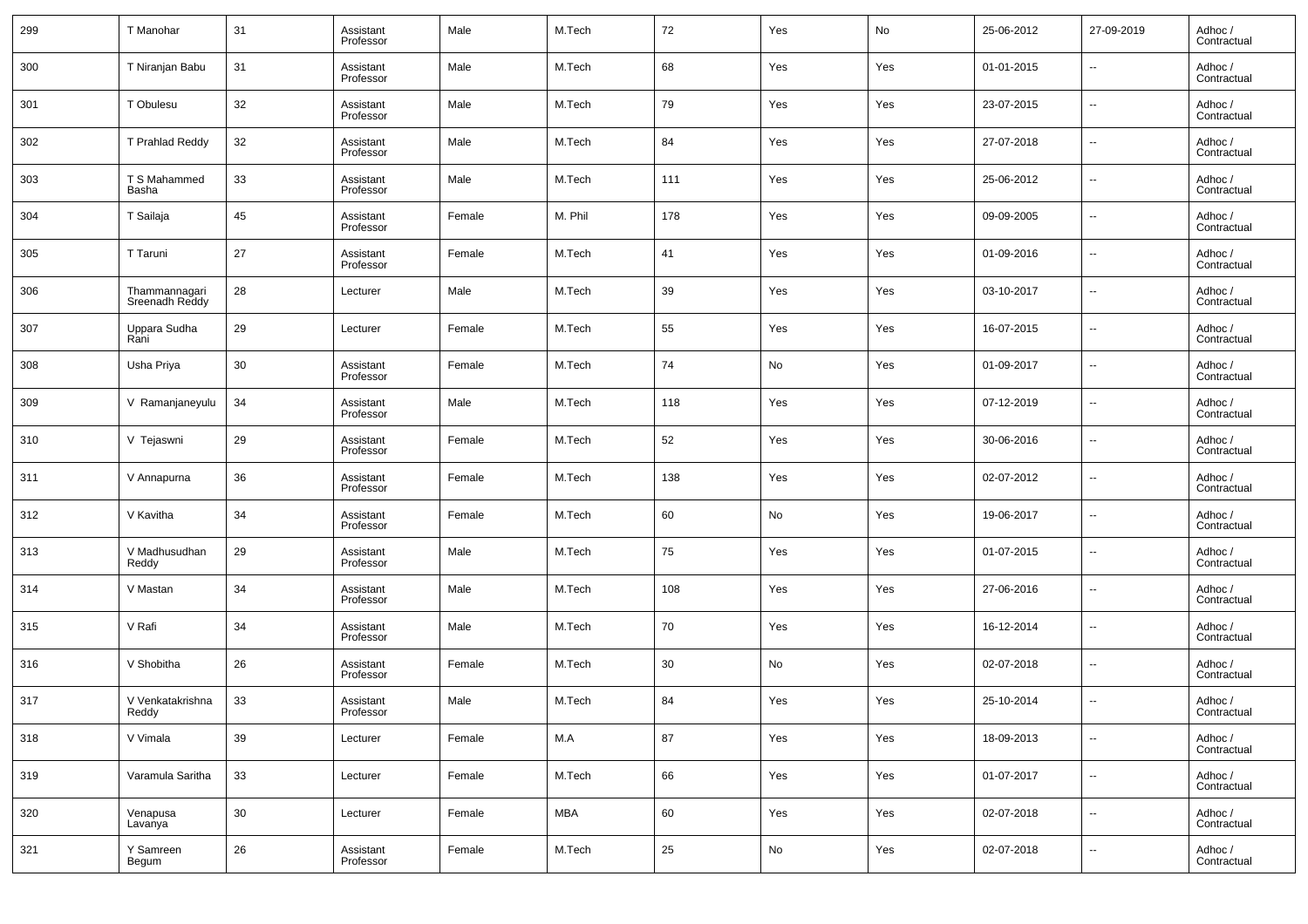| 322 | Yerraguntla<br>Saritha Reddy    | 42 | Lecturer                                            | Female | <b>MBA</b> | 144            | Yes | Yes | 16-07-2015 | $\overline{\phantom{a}}$ | Adhoc /<br>Contractual |
|-----|---------------------------------|----|-----------------------------------------------------|--------|------------|----------------|-----|-----|------------|--------------------------|------------------------|
| 323 | Dr Chakka<br>Gopinath           | 50 | Dean / Principal /<br>Director / Vice<br>Chancellor | Male   | Ph.D       | 238            | Yes | Yes | 01-06-2018 | $\overline{\phantom{a}}$ | Adhoc /<br>Contractual |
| 324 | G Nethravani                    | 30 | Assistant<br>Professor                              | Female | M. Pharm   | 60             | Yes | Yes | 09-10-2014 | $\overline{\phantom{a}}$ | Adhoc /<br>Contractual |
| 325 | S B Thirumalesh<br>Naik         | 32 | Assistant<br>Professor                              | Male   | M. Pharm   | 60             | Yes | Yes | 02-02-2015 | $\overline{\phantom{a}}$ | Adhoc /<br>Contractual |
| 326 | O Sreenivasa<br>Krishna         | 33 | Assistant<br>Professor                              | Male   | M. Pharm   | 84             | Yes | Yes | 27-09-2012 | $\overline{\phantom{a}}$ | Adhoc /<br>Contractual |
| 327 | Dr Shaik Munner                 | 32 | Assistant<br>Professor                              | Male   | Ph.D       | 96             | Yes | Yes | 15-06-2015 | --                       | Adhoc /<br>Contractual |
| 328 | <b>B Kishore Kumar</b><br>Reddy | 33 | Assistant<br>Professor                              | Male   | M. Pharm   | 120            | Yes | Yes | 19-06-2015 | $\sim$                   | Adhoc /<br>Contractual |
| 329 | R Kiran Jyothi                  | 32 | Assistant<br>Professor                              | Female | M. Pharm   | 54             | Yes | Yes | 01-07-2015 | $\overline{\phantom{a}}$ | Adhoc /<br>Contractual |
| 330 | A Rajesh Pavan                  | 31 | Assistant<br>Professor                              | Male   | M. Pharm   | 96             | Yes | Yes | 19-12-2016 | $\overline{\phantom{a}}$ | Adhoc /<br>Contractual |
| 331 | V Phani Deepthi                 | 34 | Assistant<br>Professor                              | Female | M. Pharm   | 108            | Yes | Yes | 01-07-2017 | $\overline{\phantom{a}}$ | Adhoc /<br>Contractual |
| 332 | M Mahesh                        | 33 | Assistant<br>Professor                              | Male   | M. Pharm   | 47             | Yes | Yes | 25-09-2017 | $\overline{\phantom{a}}$ | Adhoc /<br>Contractual |
| 333 | K Veena                         | 27 | Assistant<br>Professor                              | Female | M. Pharm   | 39             | Yes | Yes | 23-08-2018 | $\sim$                   | Adhoc /<br>Contractual |
| 334 | A Mounika                       | 28 | Assistant<br>Professor                              | Female | M. Pharm   | 13             | No  | Yes | 11-10-2019 | $\sim$                   | Adhoc /<br>Contractual |
| 335 | Ch Srinivasa<br>Kumari          | 28 | Assistant<br>Professor                              | Female | M. Pharm   | 36             | Yes | Yes | 11-09-2019 | $\overline{\phantom{a}}$ | Adhoc /<br>Contractual |
| 336 | N Yamini                        | 29 | Assistant<br>Professor                              | Female | M. Pharm   | 60             | Yes | Yes | 01-07-2016 | $\overline{\phantom{a}}$ | Adhoc /<br>Contractual |
| 337 | K E Sailaja                     | 25 | Assistant<br>Professor                              | Female | M. Pharm   | $\overline{2}$ | Yes | Yes | 03-02-2020 | $\overline{\phantom{a}}$ | Adhoc /<br>Contractual |
| 338 | J Sravani                       | 26 | Assistant<br>Professor                              | Female | M. Pharm   | 1              | Yes | Yes | 02-03-2020 | $\overline{\phantom{a}}$ | Adhoc /<br>Contractual |
| 339 | Dr D Varalakshmi                | 33 | Assistant<br>Professor                              | Female | Ph.D       | 120            | Yes | Yes | 25-08-2018 | $\overline{\phantom{a}}$ | Adhoc /<br>Contractual |
| 340 | M Hima Bindu                    | 43 | Assistant<br>Professor                              | Female | Ph.D       | 240            | Yes | Yes | 25-08-2018 |                          | Adhoc /<br>Contractual |
| 341 | R Nagaveni                      | 37 | Assistant<br>Professor                              | Female | <b>MBA</b> | 180            | Yes | Yes | 01-10-2010 | $\overline{\phantom{a}}$ | Adhoc /<br>Contractual |
| 342 | K Srilatha                      | 35 | Assistant<br>Professor                              | Female | <b>MBA</b> | 144            | Yes | Yes | 01-10-2010 | $\overline{\phantom{a}}$ | Adhoc /<br>Contractual |
| 343 | P Jayarami Reddy                | 49 | Assistant<br>Professor                              | Male   | Ph.D       | 300            | Yes | Yes | 01-10-2010 | $\overline{\phantom{a}}$ | Adhoc /<br>Contractual |
| 344 | P Basaiah                       | 53 | Assistant<br>Professor                              | Male   | Ph.D       | 336            | Yes | Yes | 01-08-2009 | $\overline{\phantom{a}}$ | Adhoc /<br>Contractual |